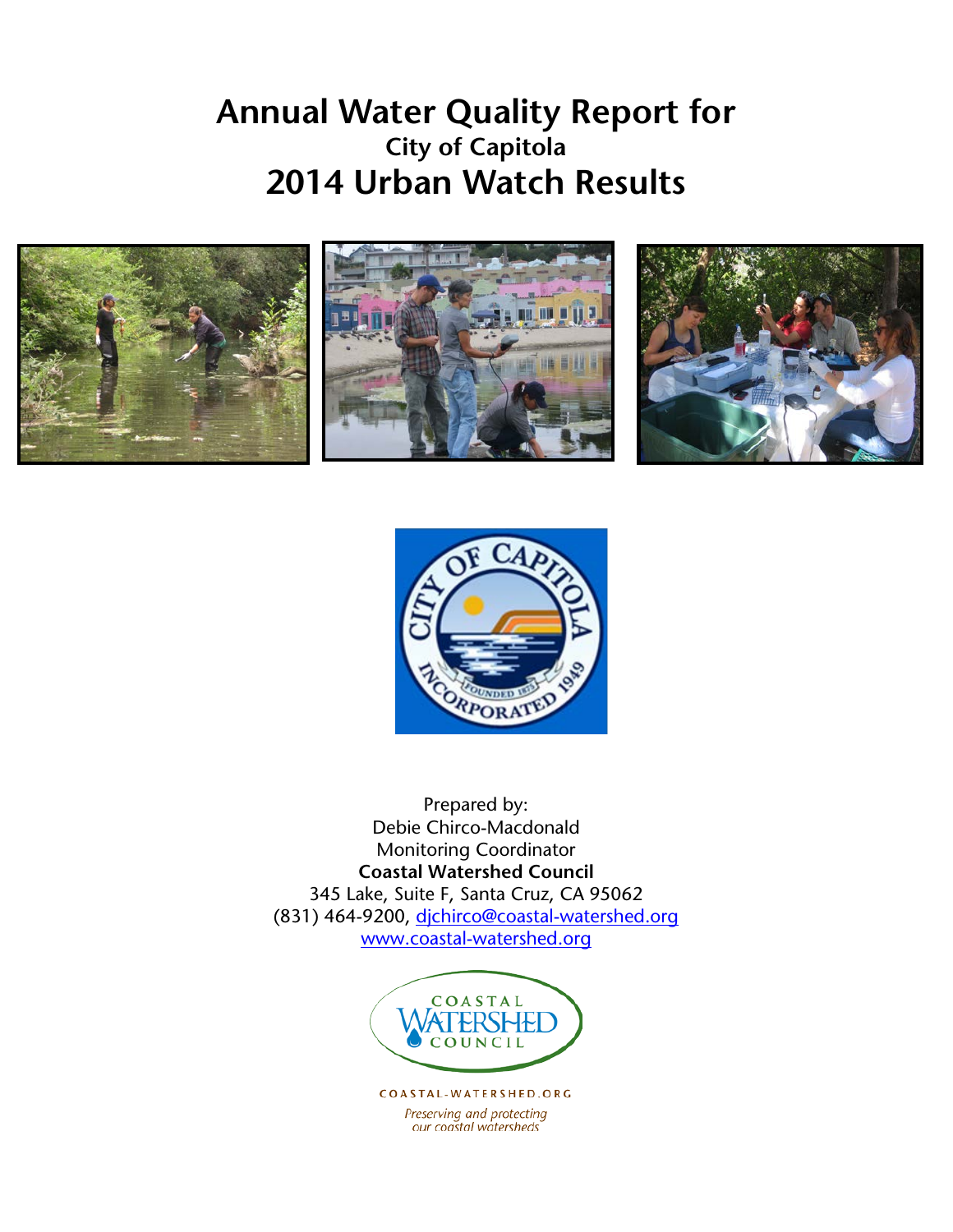## **Introduction**

The 2014 Capitola Urban Watch monitoring program was conducted by the Coastal Watershed Council (CWC) for the City of Capitola as part of their National Pollutant Discharge Elimination System (NPDES) Phase II Storm Water Management Program.

The goal of the Urban Watch Program is twofold: First, to serve as a tool for education and outreach to the community regarding the impacts that citizens have on local water quality through urban runoff; and secondly, to collect scientifically valid water quality data to support environmental management decision-making at the local and state levels.

The 2014 dry-season monitoring program covered seven monitoring sites in the City of Capitola and included fifteen water quality monitoring events, from June through the first week of October. During each event CWC staff led trained teams of volunteers to record observations and measurements in the field. In addition, samples were collected on a monthly basis for laboratory analysis of nutrients and bacteria indicators, and once during the dry season for copper analysis.

CWC teams follow scientific protocols to ensure that our data are reliable and can be compared to regulatory water quality objectives. Water quality objectives ("WQOs") are set by regulators to ensure that ambient water quality is sufficient to support the "beneficial uses" of each ambient water body, as designated in the regional Water Quality Control Plan (usually referred to as the "Basin Plan"). With respect to human activities, common beneficial uses include swimming, fishing, drinking water, or irrigation. When a WQO is exceeded, it indicates that the water quality may not be protective of one or more beneficial uses and the water body may be designated as "impaired". The designated beneficial uses of Soquel Creek, per Chapter II of the Basin Plan, are:

- MUN Municipal and Domestic Supply
- AGR Agricultural Supply
- IND Industrial Service Supply
- GWR Ground Water Recharge
- REC1 Water Contact Recreation
- REC2 Non-Contact Water Recreation
- WILD Wildlife Habitat
- COLD Cold Fresh Water Habitat
- MIGR Migration of Aquatic Organisms
- SPWN Spawning, Reproduction, and/or Early Development
- BIOL Preservation of Biological Habitats of Special Significance
- FRESH Freshwater Replenishment
- COMM Commercial and Sport Fishing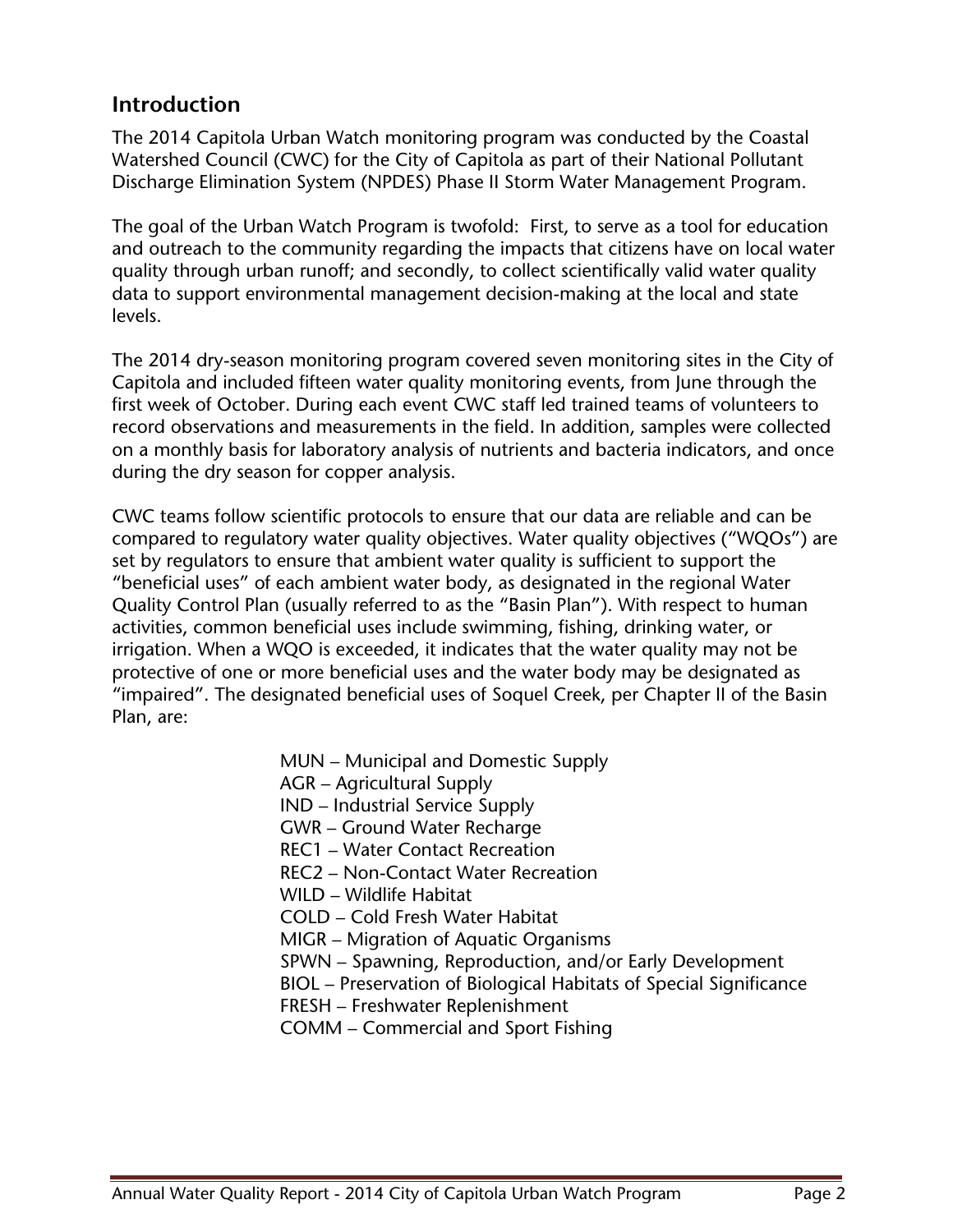More information and data about water quality are available on the CWC website at [http://coastal-watershed.org/.](http://coastal-watershed.org/)

The Urban Watch Program started regionally in 1997 as a joint effort between CWC, the City of Monterey, and the Monterey Bay National Marine Sanctuary. Since 2000, the City of Capitola Urban Watch Program has trained citizen volunteers to collect water samples and conduct water quality assessments, following established state and federal protocols.

## **Methods**

**Training** 

All CWC trainings for water quality monitoring focus on imparting knowledge and skills required to follow quality assurance protocols consistent with USEPA and State Water Resources Control Board procedures. CWC's trainings always stress the importance of volunteer safety above all other considerations.

The 2014 Urban Watch monitoring program volunteers received hands-on, in-the-field trainings for basic field water quality tests, including measurements of temperature, pH, dissolved oxygen, electrical conductivity, salinity, total dissolved solids (TDS), chlorine, detergent, and turbidity. They were also taught how to properly collect and preserve water samples for laboratory analysis of nutrients (nitrate, ammonia, and orthophosphate), bacteria (*Escherichia coli* and total coliform), and copper.

#### Sites

This report shows the results for samples collected at seven sites in the City of Capitola: three Soquel Creek stream sites, two Noble Gulch Creek sites, and two storm drainages. CWC and staff from the Public Works Department at the City of Capitola chose the stream and outflow/storm drain sites based on drainage basin characteristics and safe access for volunteer monitoring teams. Sites were also chosen to represent the upper, middle, and lower reaches of Soquel Creek and its tributaries within the boundaries of the City of Capitola. Details on site characteristics are shown in Appendix A.

#### Data Collection

Field equipment included a YSI 556 multi-meter, which was used to measure water temperature, pH, specific and electrical conductivity, salinity, TDS, and dissolved oxygen (both total mg/L and as a percentage of saturation), and a Hach turbidimeter to measure turbidity. A digital thermometer was used to measure air temperature. A portable field monitoring kit was used to test for the presence of chlorine, detergent, odor, and color. Physical observations such as flow, depth, wetted width, weather, and site conditions (trash, oil sheen, scum, sewage sited or smelled, and wildlife) were also recorded on field data sheets.

Sample containers were filled with creek or storm drain water for laboratory analysis of nitrate, orthophosphate, ammonia, *E.coli*, total coliform, and copper. All collected water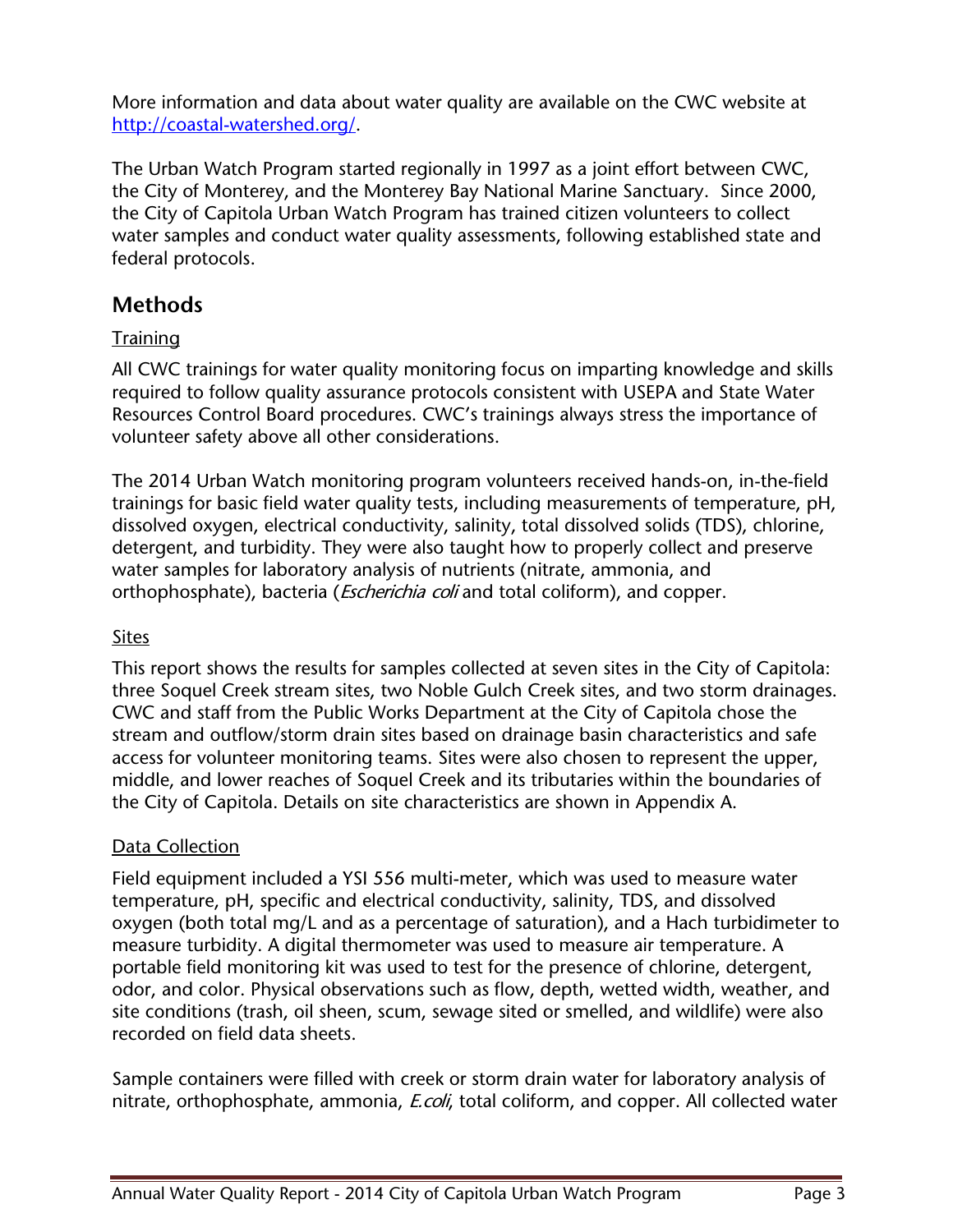samples were analyzed as individual grab samples rather than as a composite of samples.

## **Data Analysis**

Monitoring results for nitrate, ammonia, copper, total dissolved solids, dissolved oxygen, pH, and turbidity were compared to the WQOs in Chapter III of the Central [Coast Regional Water Quality Control Board's Basin Plan.](http://www.waterboards.ca.gov/centralcoast/publications_forms/publications/basin_plan/docs/basin_plan_2011.pdf) E.coli results were compared to the [USEPA 2012 Recreational Water](http://water.epa.gov/scitech/swguidance/standards/criteria/health/recreation/upload/factsheet2012.pdf) Quality Criteria. Orthophosphate results were compared to the former [Central Coast Ambient Monitoring Program \(CCAMP\)](http://ccamp.org/) Attention Level. There is no applicable WQO in the Central Coast Basin Plan for total coliform; for reporting purposes the WQO for total coliform in the neighboring San Francisco Basin Plan is referenced. There are no applicable WQO's or attention levels for air temperature, water temperature, electrical conductivity, or salinity. Details regarding the applicable WQOs and other criteria are shown in Appendix B.

Exceedances of WQOs and other criteria are noted in the presentations of field results in Appendix C and lab results in Appendix D.

While it is essential to note that WQOs apply only to receiving waters (such as named creeks, rivers, and the Bay), and not to urban runoff discharges, comparisons of urban runoff monitoring results to WQOs provide a frame of reference by which results can be evaluated. Absent other objective standards to use as a comparison, these WQOs are the most appropriate values to compare to environmental results for both receiving waters and discharges.

## **Results**

The 2014 Urban Watch annual report is designed to facilitate public education and awareness and to engage residents in best management practices in our local watersheds. The Urban Watch Annual Report can also be viewed online at: <http://coastal-watershed.org/cwc-reports/>

The analytical results from 2014 are provided in Appendix C for the field-measured parameters and in Appendix D for the laboratory-measured constituents. The data were evaluated and combined with historical data to illustrate temporal and spatial trends or patterns, as reflected in the following graphs, map, and discussion.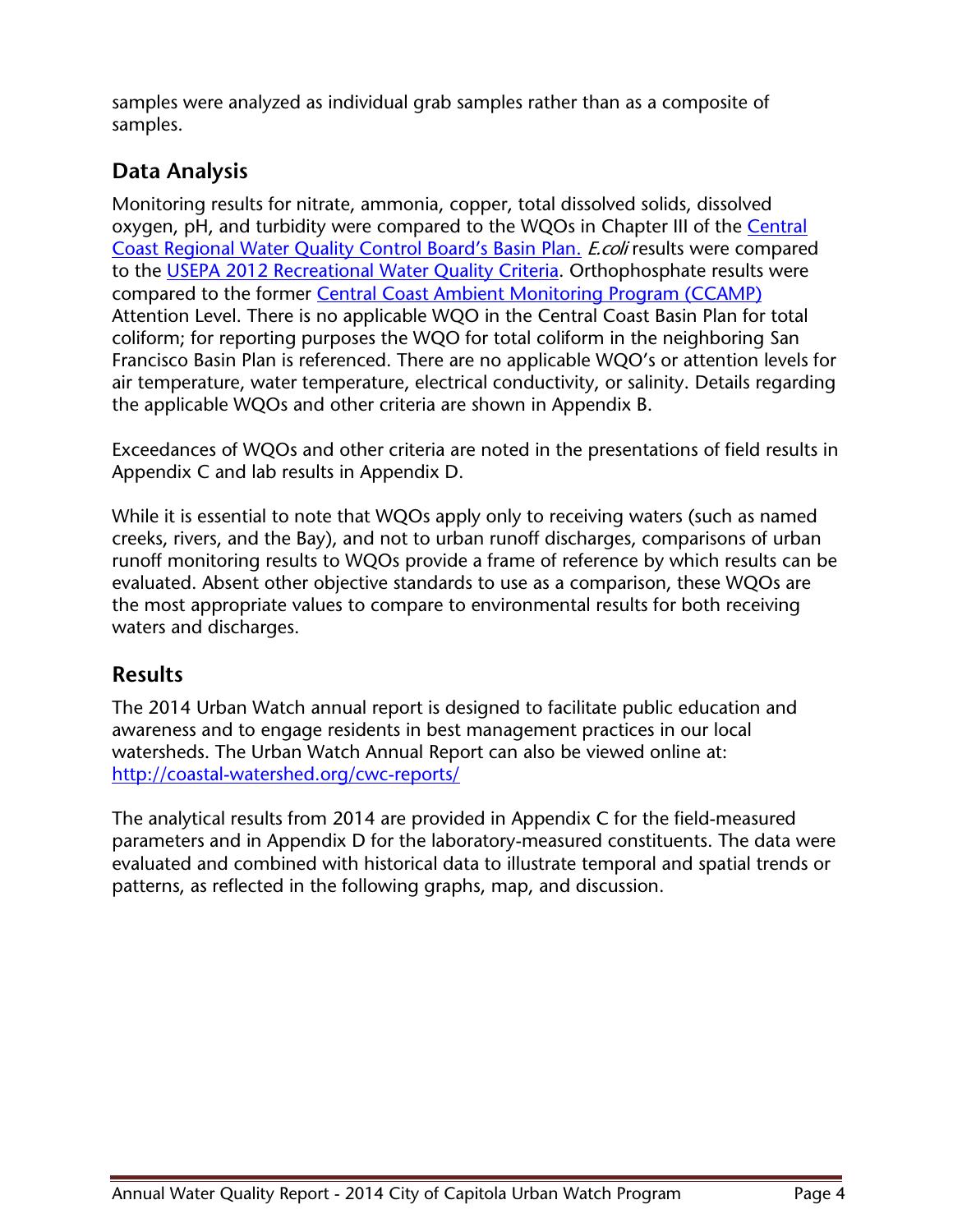

## **Nitrate Results:**

- **100% of sites met the Basin Plan Water Quality Objective (WQO) of <10 mg/L during the 2014 season**
	- o **Historically, only three of 182 results exceeded the WQO over an eleven-year period; the exceedances were at the Creekside Storm Drain site. Overall, results at Creekside are much higher than the other sites with results ranging from 3.58 – 12.08 mg/L; all other sites ranged from non-detect – 2.36 mg/L.**
- **Nitrate is necessary for healthy plant growth, but too much can lead to algal blooms that deplete oxygen in water**
- **Sources: runoff from lawns or fields containing fertilizers, animal waste, wash water, leaking sewer lines or failing septic systems, excess dumping of vegetative material**
- **What you can do: limit the use of chemical fertilizers, wash cars where water won't run into a storm drain (use the lawn), place cut/dead vegetation in yard waste can or compost it**
- **Learn more at: <http://coastal-watershed.org/stewardship/>**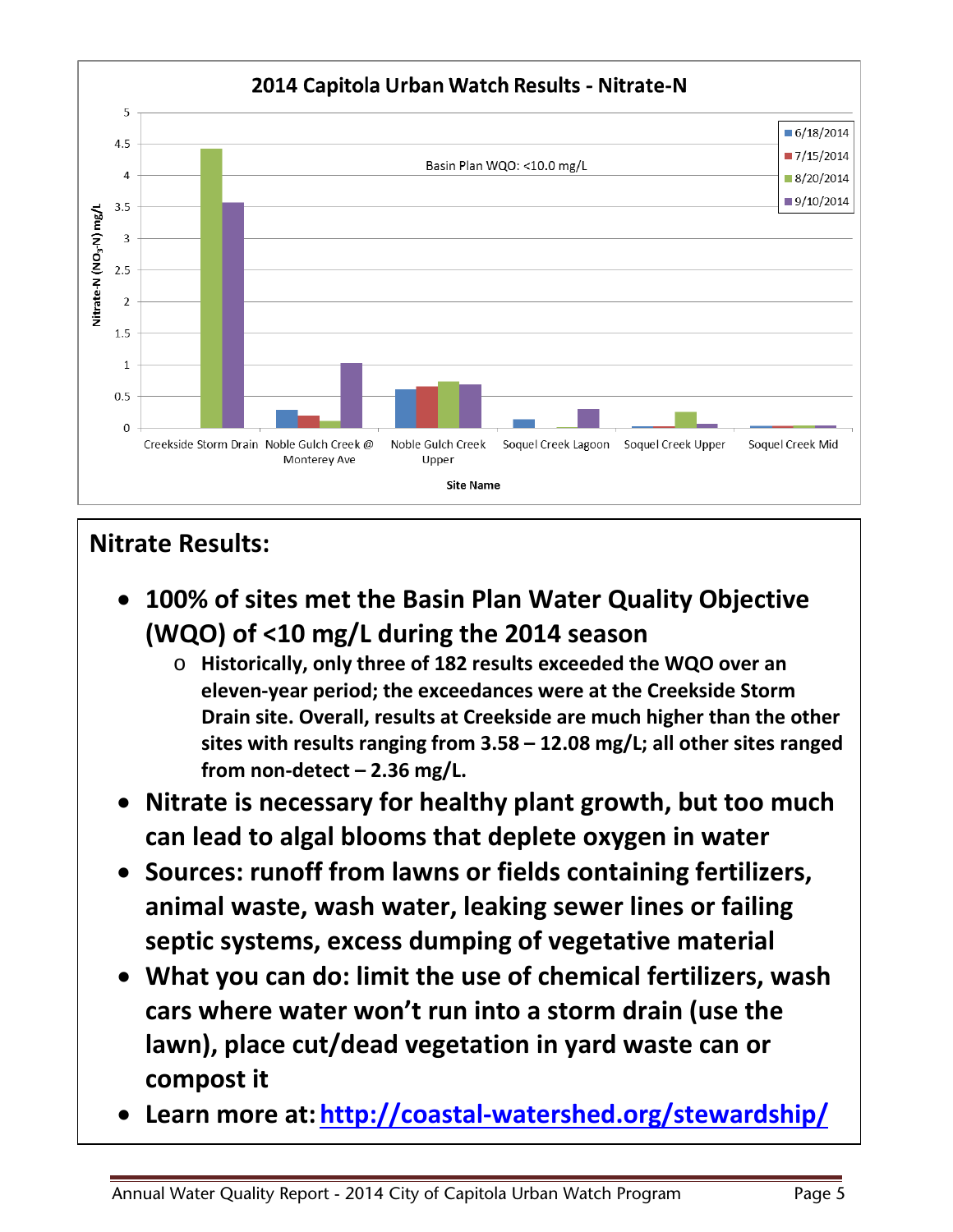

# **Orthophosphate Results:**

- **68% (15 of 22) of 2014 samples met the former CCAMP attention level; 32% (7 of 22 samples) exceeded the former attention level.** 
	- o **Historically, 180 of 197 samples (91%) across ten years met the attention level. Of the 17 exceedances 16 occurred from 2012–2014 (Creekside: 6 times, Noble Gulch Creek at Monterey Avenue: 1 time, Noble Gulch Upper: 2 times, Soquel Creek Lagoon: 1 times, Soquel Creek Upper: 3 times, & Soquel Creek Mid: 3 times); one exceedance occurred in 2008 (Soquel Creek Mid).**
	- o **Noble Gulch Creek at Monterey Avenue and Soquel Creek Lagoon had the least number of exceedances; there have been no exceedances at the Capitola Pier Storm Drain site.**
	- **Orthophosphate is a necessary nutrient for aquatic plants, but excess amounts can cause algal blooms, oxygen depletion, and death of fish, invertebrates & other aquatic species**
	- **Sources: runoff from fertilized lawns, fields, or animal manure storage areas; leaking sewer lines; failing septic systems; commercial cleaning products**
	- **What you can do: maintain septic systems, limit the use of chemical fertilizers (especially before a rain)**
	- **Learn more at:<http://coastal-watershed.org/stewardship/>**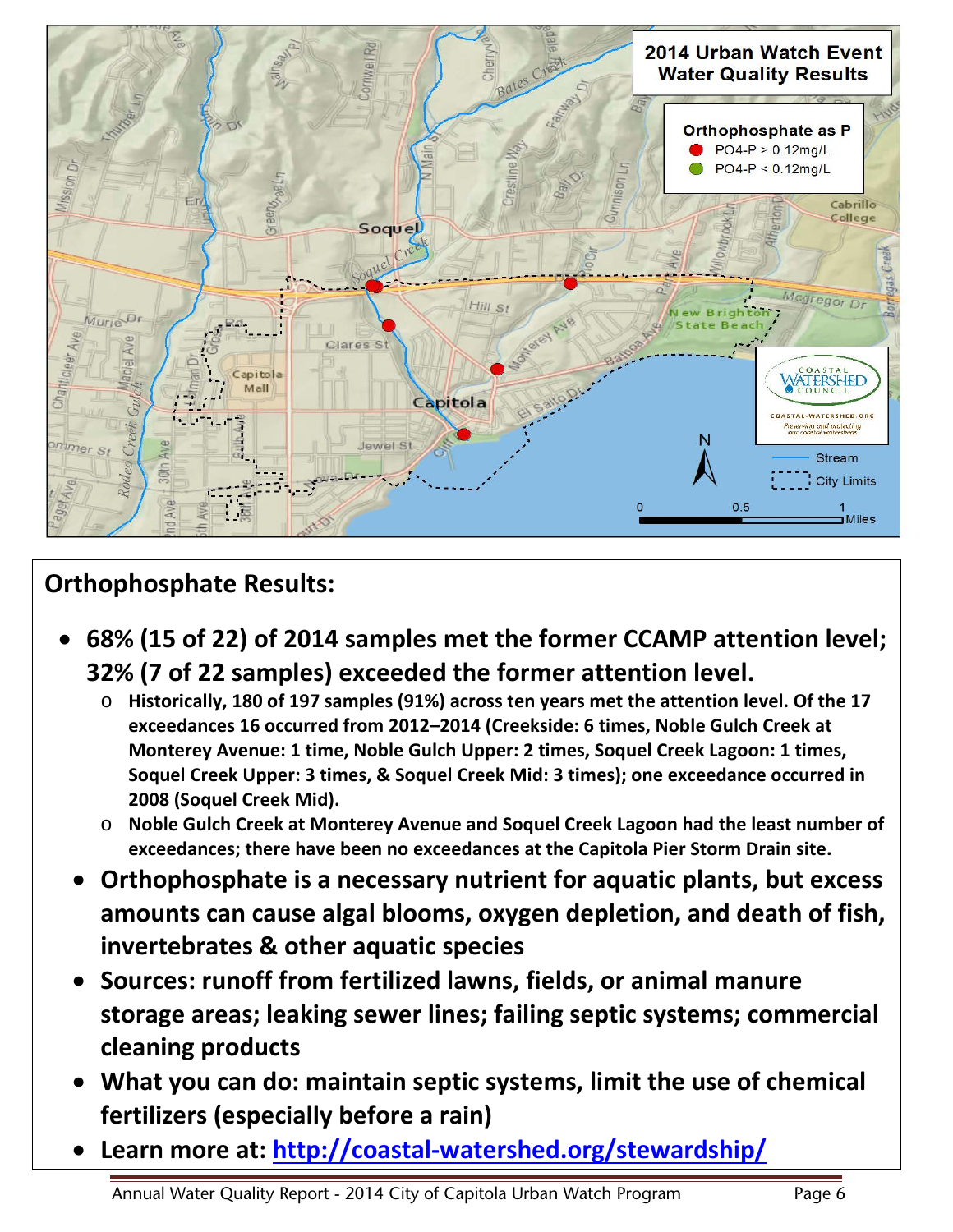

# *E.coli* **Results:**

- **36% (8 of 22) of samples met the USEPA Water Quality (WQ) Criterion of 126 MPN/100 mL; 64% (14 of 22 samples) exceeded the USEPA WQ Criterion during the 2014 season**
	- o **There were no exceedances in any samples from Creekside Storm Drain or Soquel Creek Mid during the 2014 season**
	- o **Historically, the highest** *E.coli* **results are from Noble Gulch Creek at Monterey Avenue (92% across ten years), Noble Gulch Creek Upper (95% across five years), and Soquel Creek Lagoon (100% across seven years)**
- *E.coli* **is an indicator of fecal pollution in water that may originate from animals or humans**
- **Sources: leaky sewer pipes, failing septic systems, pets, and wildlife (esp. birds)**
- **What you can do: maintain septic systems, clean up after pets, and report leaking sewer lines**
- **Learn more at:<http://coastal-watershed.org/stewardship/>**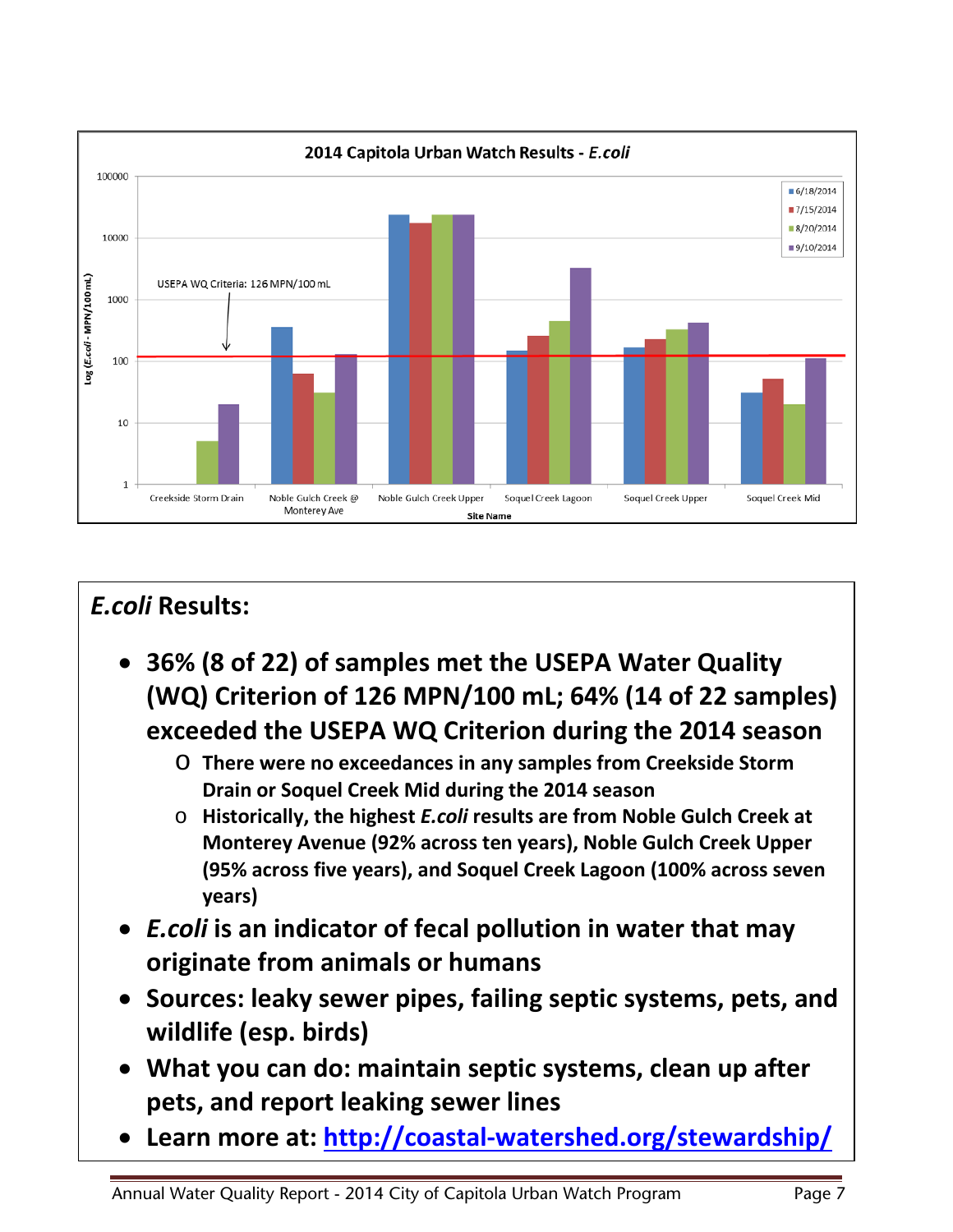

# **Total Coliform Results:**

- **100% of sites exceeded the Basin Plan Water Quality Objective (WQO) of <240 MPN/100 mL during the 2014 season**
	- o **Historically, the highest total coliform results are from Noble Gulch Creek at Monterey Avenue (2005-2014), Noble Gulch Creek Upper (2010-2014), and Capitola Pier Storm Drain (2005-2013)**
	- o **Note: there is no applicable WQO in the Central Coast Basin Plan; for reporting purposes total coliform in the neighboring San Francisco Basin Plan is referenced**
- **Total Coliform is an indicator of fecal pollution in water that may originate from animals or humans**
- **Sources: leaky sewer pipes, failing septic systems, pets, and wildlife (esp. birds)**
- **What you can do: maintain septic systems, clean up after pets, and report leaking sewer lines**
- **Learn more at: <http://coastal-watershed.org/stewardship/>**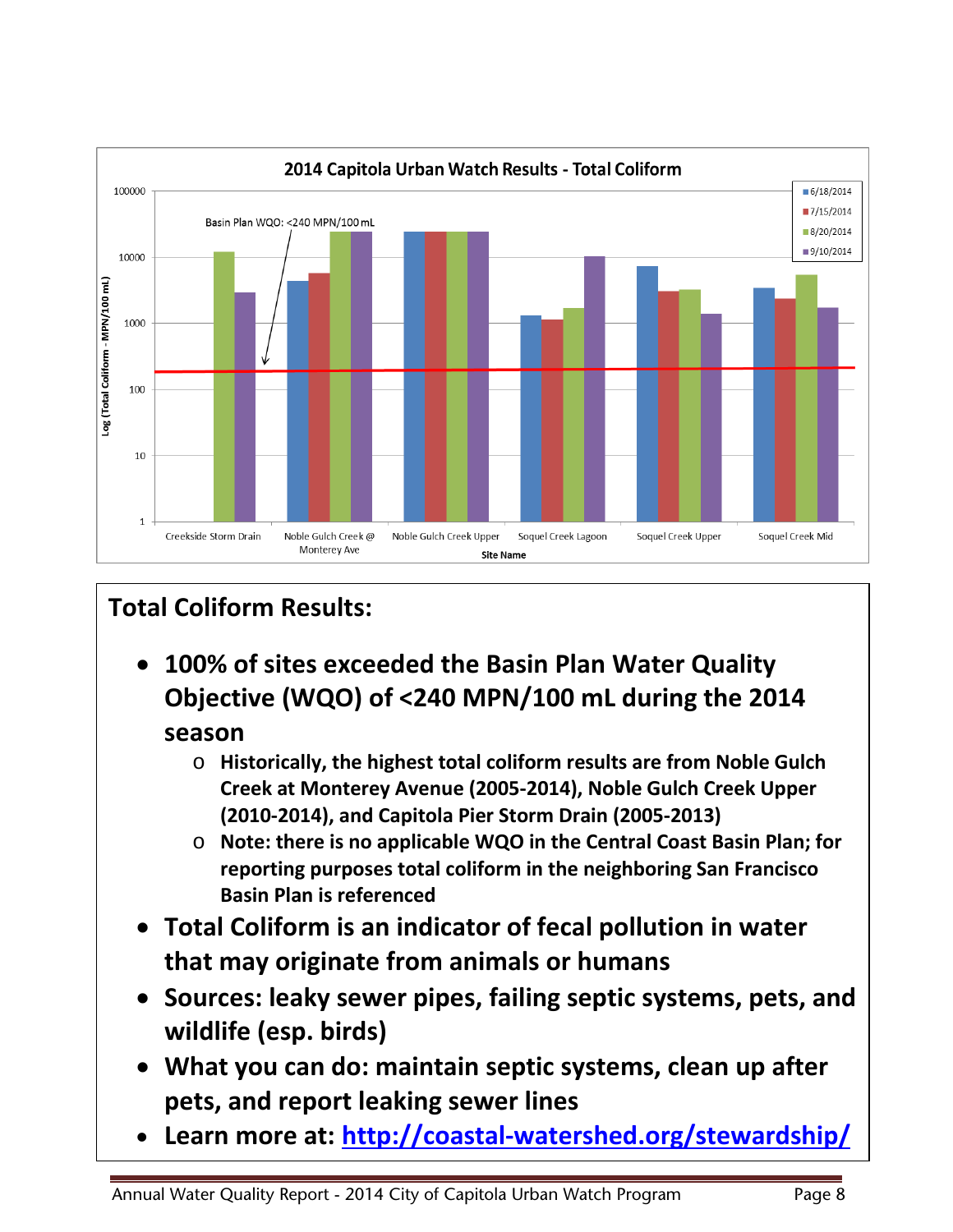

# **Copper Results:** • **All 5 sites with flow met the Basin Plan Water Quality Objective (WQO) of <30 µg/L in annual samples taken on**

- **7/15/2014**
	- o **Historically, only one sample has exceeded the WQO (Soquel Creek Lagoon in 2009)**
- **Copper occurs naturally at low levels, but too much can be harmful to fish and other aquatic organisms**
- **Sources: vehicle brake and tire wear, vehicle wash-water, building materials, fungicides**
- **What you can do: consider alternative brake pads (such as ceramic) & wash cars where water won't run into a storm drain (use the lawn)**
- **Learn more at:<http://coastal-watershed.org/stewardship/>**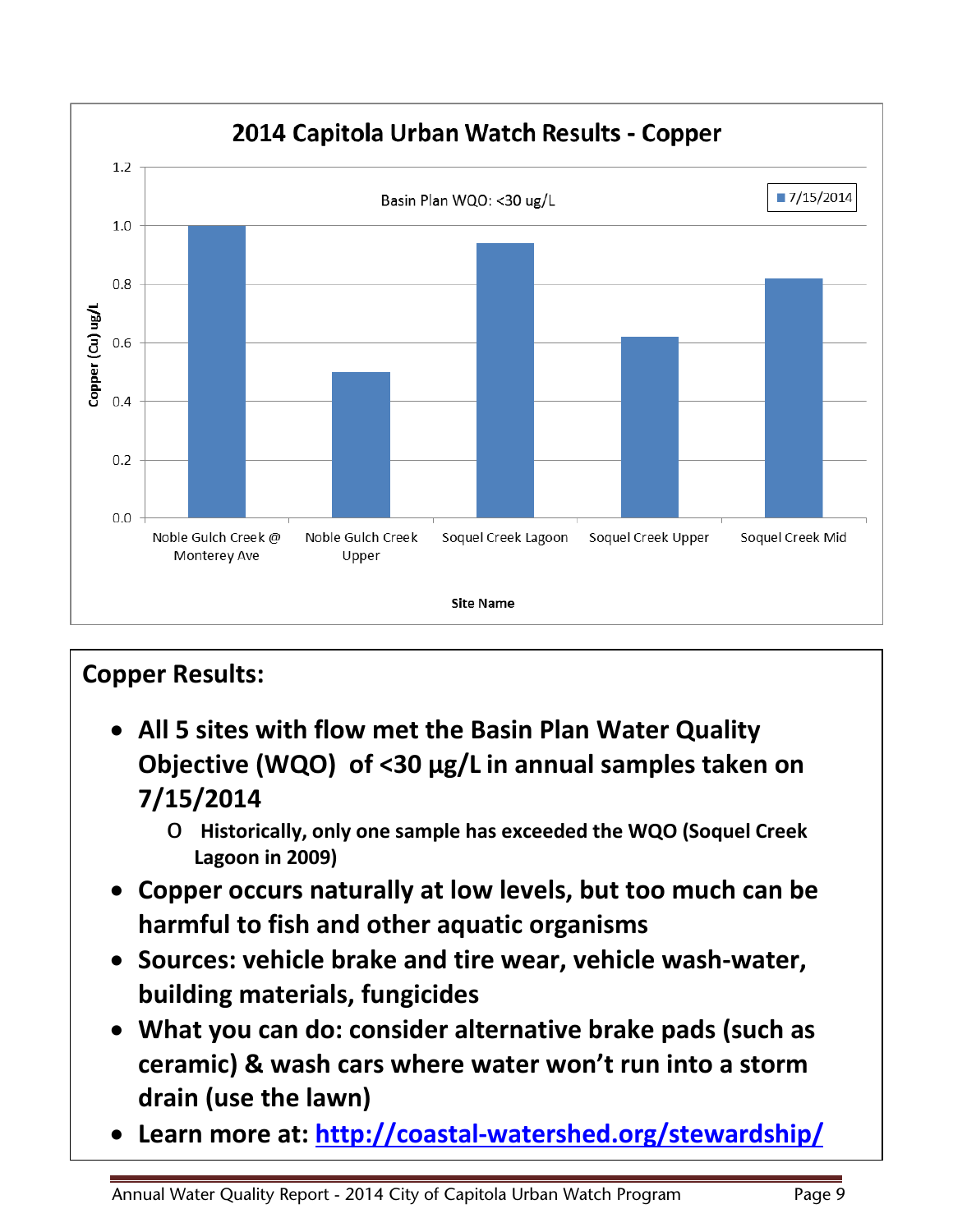

# **Dissolved Oxygen Results:**

- **37% of results met the Basin Plan Water Quality Objective (WQO) level of >7 mg/L; 63% exceeded the WQO during the 2014 season**
	- o **In comparison, only 13% of results exceeded the WQO in 2013. Low flows in Soquel Creek and Noble Gulch Creek during the 2014 season could explain the increased number of low dissolved oxygen results**
	- o **Historically, 83% of results met the WQO from 2010-2014**
- **Dissolved Oxygen is the amount of oxygen present in the water**
- **Essential for survival and growth of nearly all aquatic organisms & a good indicator of stream health**
- **Low levels can be caused by excess nutrients, warm water temperatures, and/or poor water circulation**
- **Learn more at: <http://coastal-watershed.org/what-do-we-monitor/>**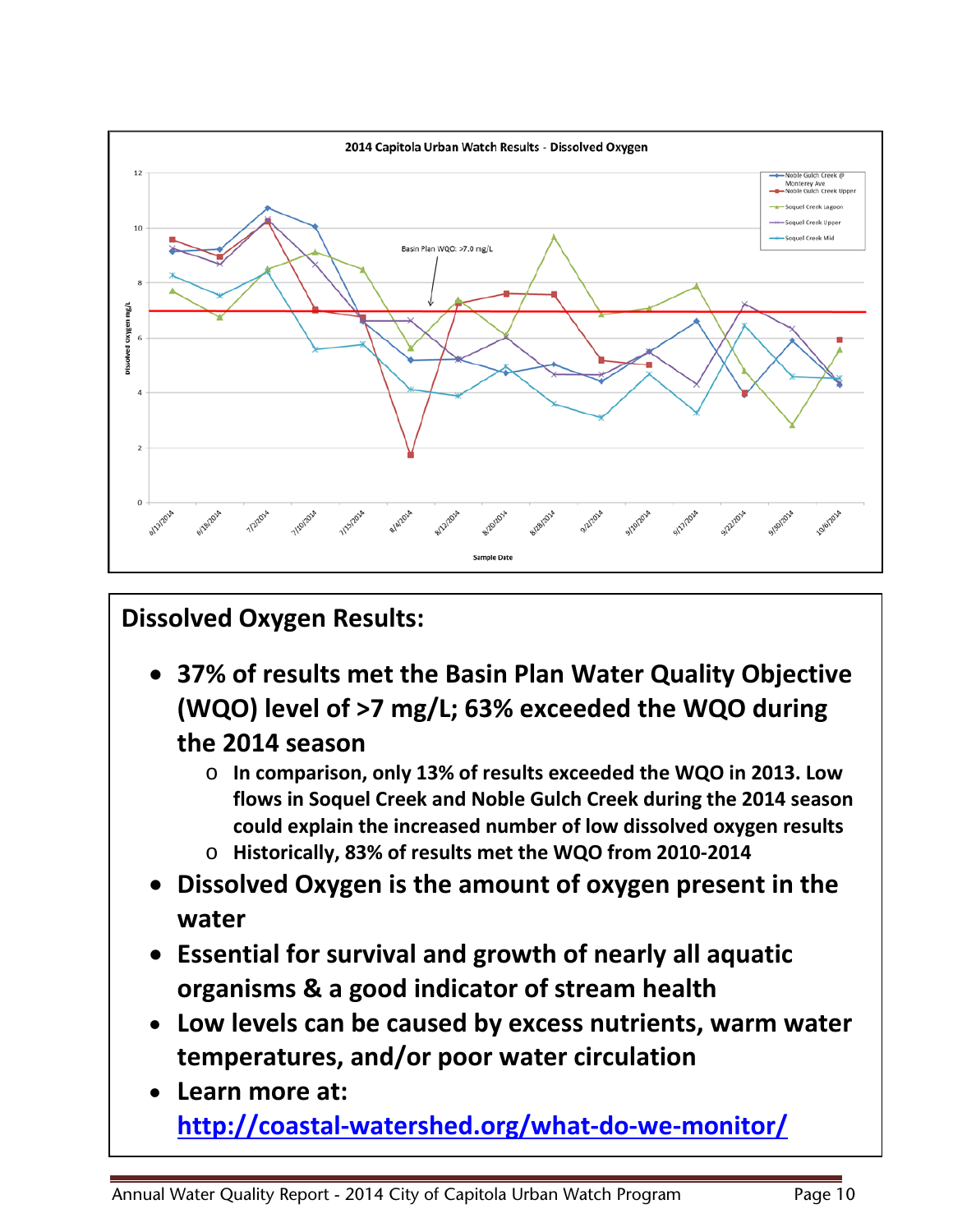## **Discussion/Conclusions**

This report summarizes results for the 2014 City of Capitola Urban Watch Program. Exceedances of WQOs or attention levels were documented for certain field-measured parameters and some lab-measured constituents, including dissolved oxygen, pH, orthophosphate, and bacteria (*E.coli* and total coliform). Additionally, comparisons across the years are noted where feasible for these analytes. Note: most of the laboratory constituents are discussed in the preceding graphics.

#### Additional Laboratory Constituents

• Ammonia results were <0.03 mg/L in all samples and therefore met the Basin Plan WQO of <0.025 mg/L in 100% of all samples during the 2014 monitoring program. Historically, ammonia has met the attention level in 99% of all samples across eleven years.

#### Field-measured Parameters

Typically the Capitola Pier Storm Drain site experiences consistent flow throughout most of the monitoring season. However, in the 2013 and 2014 seasons, visible flow was observed only one time (on 6/18/13); during the 2014 season evidence of earlier flow was noted six times in June, July, and August. Normally flowing all season, the Creekside Storm Drain site experienced low or no flow in June, July, the first part of August, and early in September. The First Flush event occurred on September 25, 2014; the final two Urban Watch dates occurred on September 30 and October 6, 2014.

Four pH results (4%) exceeded the Basin Plan WQO of >7.0 and <8.5 pH; all four values were <7.0 and were reported at the Soquel Creek sites (see Appendix B).

Detergent was detected at the Creekside Storm Drain site in 2 of 5 tests, the Noble Gulch Creek at Monterey Avenue site in 9 of 11 tests, and the Noble Gulch Creek Upper site in 7 of 11 tests. There were no detections of chlorine at any of the sites during the 2014 season.

Trash continued to be a fairly regular observation by field teams, with most observances at the Noble Gulch Creek Upper site (14 of 15), the Capitola Pier Storm Drain site (9 of 15), the Soquel Creek Lagoon site (8 of 15), and the Soquel Creek Upper site (6 of 15). Oil sheen was observed 27% of the time and was likely biologic in nature, except one time at the Soquel Creek Upper site where it was noted as possibly petroleum based. Scum was observed 41% of the time, with most observances at the Noble Gulch Creek Upper, Soquel Creek Mid, and Soquel Creek Lagoon sites.

Turbidity levels were relatively low at all sites. Odor was noted in three instances; twice at the Creekside Storm Drain site with a mild "organic" smell and once at the Soquel Creek Lagoon site with a "fishy, algae" smell.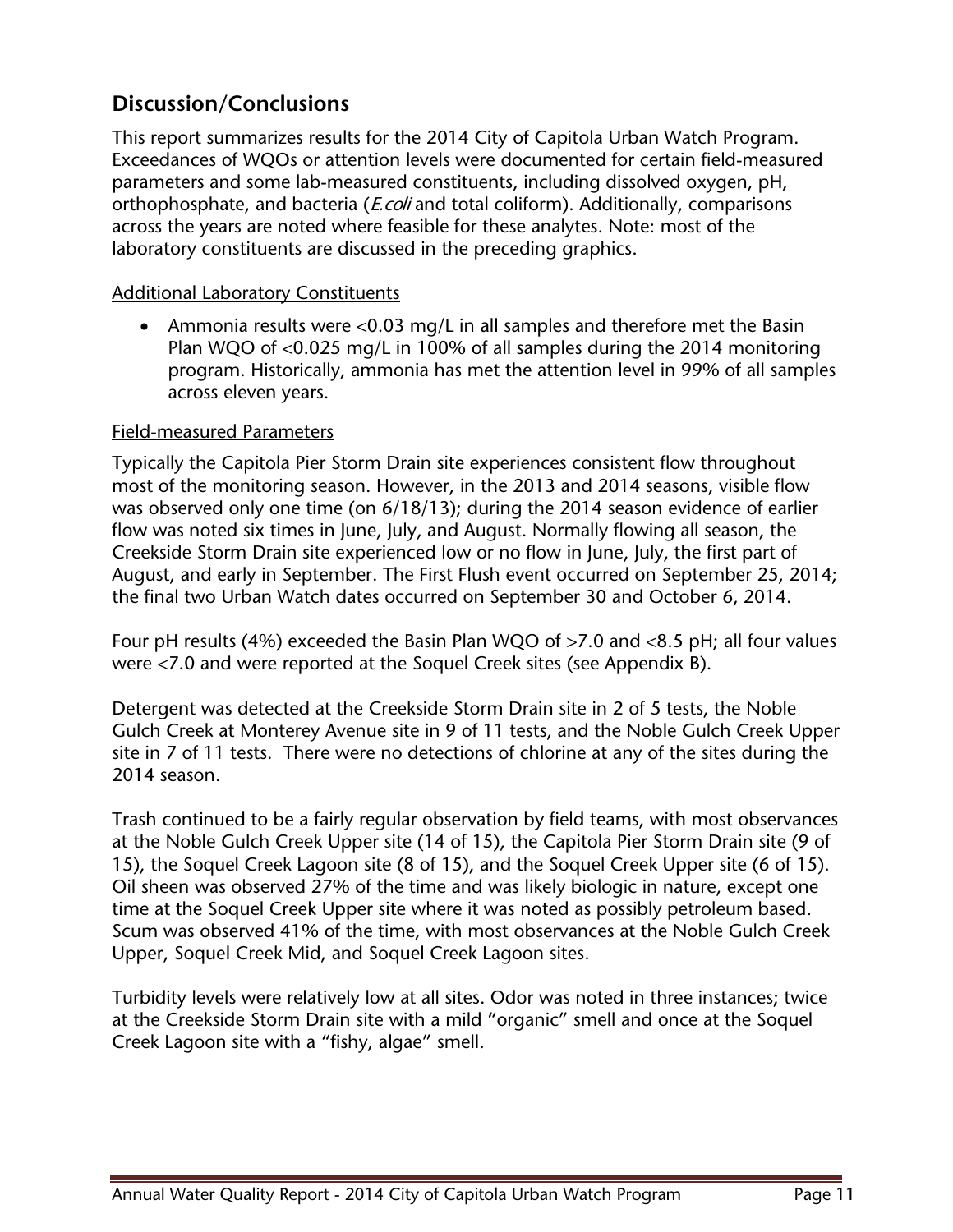#### Summary/Follow-up

Where WQOs or attention levels are exceeded, a need for additional investigative and/or remedial work is indicated. While the City's pollution reduction efforts are likely preventing even higher levels of pollution, a particular challenge for coastal communities involves educating visitors, as opportunities for shaping visitor behavior are limited. As in the past, the City is encouraged to focus on visible signage with educational messages and instructions, and strategic placement of waste bins for these audiences.

Soquel Creek is a key natural asset to the local community, and to the larger region. The City of Capitola is acknowledged for its leadership and efforts in striving to not just reduce but eliminate non-point source pollution in the Creek. The approach of partnering with other organizations and engaging the community through citizenbased monitoring is an excellent example for other communities to follow.

Key recommendations to improve water quality for the future include:

- 1) Continue water quality monitoring involving volunteers from the public at the selected stations. Data from continued monitoring offer opportunities to measure improvements or degradation in water quality over time, and volunteer-based monitoring in particular helps to raise public awareness of local water quality issues.
- 2) Investigate the potential watershed sources of elevated nitrate levels in the Creekside Storm Drain drainage area.
- 3) Investigate the potential watershed sources of elevated indicator bacteria levels throughout the study area.
- 4) Continue and expand pollution prevention outreach programs targeting local populations and visitors to the City, such as strategic signage, educational water tours, environmental film series, efficient utilization of social media networks and new media (e.g., CWC's Stewardship Toolkit), continued implementation of school-based stormwater education programs, and expansion of public participation in existing monitoring programs.
- 5) Collaborate with other cities and counties in the region to collectively fund monitoring and education efforts related to NPDES permit requirements, achieving efficiency in funding and sharing of success stories and challenges.

CWC will continue to partner with the City in water quality monitoring to engage the public and generate useful data to measure the effectiveness of public education and infrastructure investments. With support from the City of Capitola Public Works Department, CWC hosts a series of environmental water tours free to the public, to facilitate greater public understanding and appreciation of local water resources.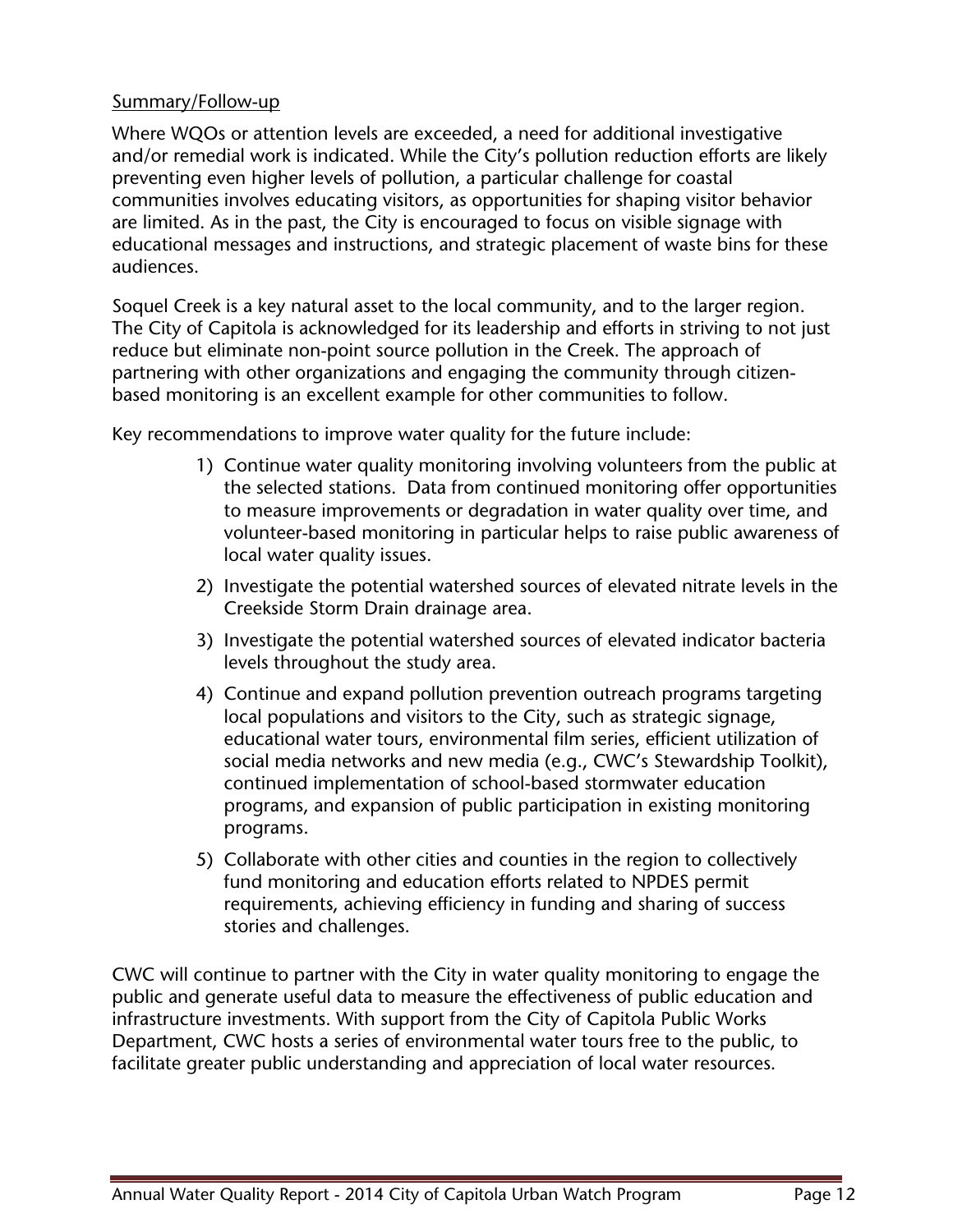Volunteers collecting this valuable information play a key role in our community as stewards of our watersheds. The information they provide is used by resource agencies, local governments and community groups to protect and improve the health of our local streams.

The results in this report and from other monitoring programs can be used to facilitate pollution prevention efforts by identifying which constituents are of greatest concern, and evaluating trends in water quality for key constituents over time. Environmental data, by their very nature, are extremely variable, and conclusions are often difficult to make based on limited data points. Nonetheless, these results are of use in shaping regional programs to inform the public about environmental stewardship.

CWC's mission is to preserve and protect coastal watersheds through community stewardship, education and monitoring. The Urban Watch program and the partnership between CWC and the City of Capitola represent a collaboration that supports the goals of each organization and benefits the overall community.

More information about local water quality data is available at [http://coastal](http://coastal-watershed.org/)[watershed.org](http://coastal-watershed.org/) or by contacting Debie Chico-Macdonald at (831) 464-9200 or [djchirco@coastal-watershed.org.](mailto:djchirco@coastal-watershed.org)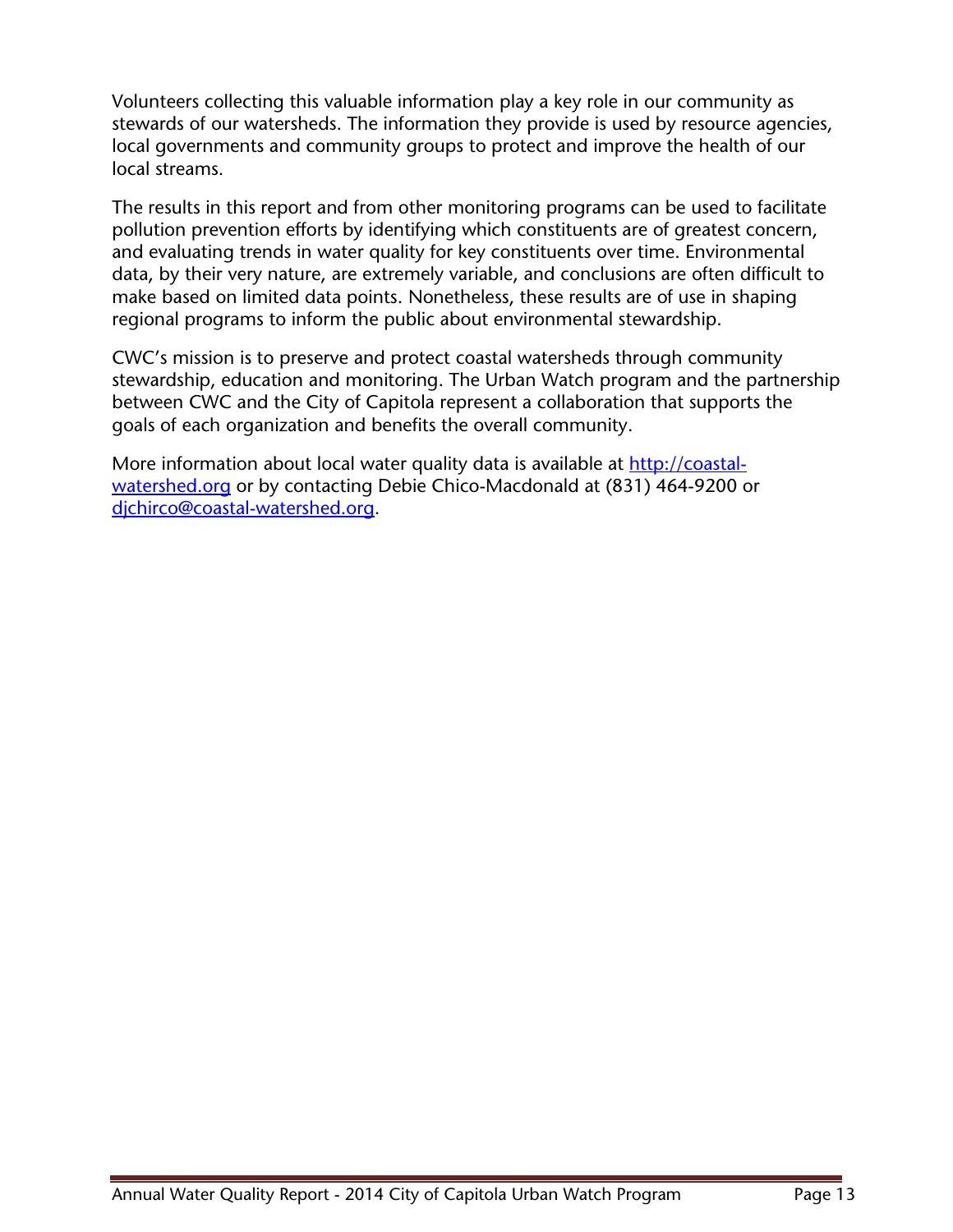### **Appendix A – Monitoring Site Locations**

| Site ID      | <b>Site name</b>              | <b>Drainage Type</b>       | <b>Site Description</b>                 | Latitude  | Longitude     |
|--------------|-------------------------------|----------------------------|-----------------------------------------|-----------|---------------|
| 304-CSD-06   | Creekside Storm Drain         | <b>Storm Drain Outfall</b> | <b>I</b> Storm Drain at Creekside Plaza | 36.983419 | $-121.958828$ |
| 304-CSD-08   | Noble Gulch @ Monterey Avenue | Noble Gulch Creek          | At Noble Gulch Park on Monterey Ave     | 36.976970 | $-121.950040$ |
| 304-CSD-09   | Capitola Pier Storm Drain     | <b>Storm Drain Outfall</b> | Storm Drain under the Capitola Pier     | 36.971280 | -121.953780   |
|              |                               |                            | Downstream of culvert off Kennedy       |           |               |
| 304-CSD-10   | Noble Gulch Upstream          | Noble Gulch Creek          | Drive, near City Corporation Yard       | 36.983667 | -121.944806   |
| 304-SOQUE-22 | Soquel Creek Lagoon Outlet    | Soquel Creek               | At mouth of Soquel Creek                | 36.971897 | -121.952406   |
|              |                               |                            | At Creekside Plaza, just upstream of    |           |               |
| 304-SOQUE-26 | Soquel Creek Upper            | Soquel Creek               | <b>I</b> Creekside storm drain          | 36.983500 | $-121.959000$ |
| 304-SOQUE-28 | Soquel Creek Mid              | Soquel Creek               | Behind Nob Hill on Bay Avenue           | 36.980400 | -121.957800   |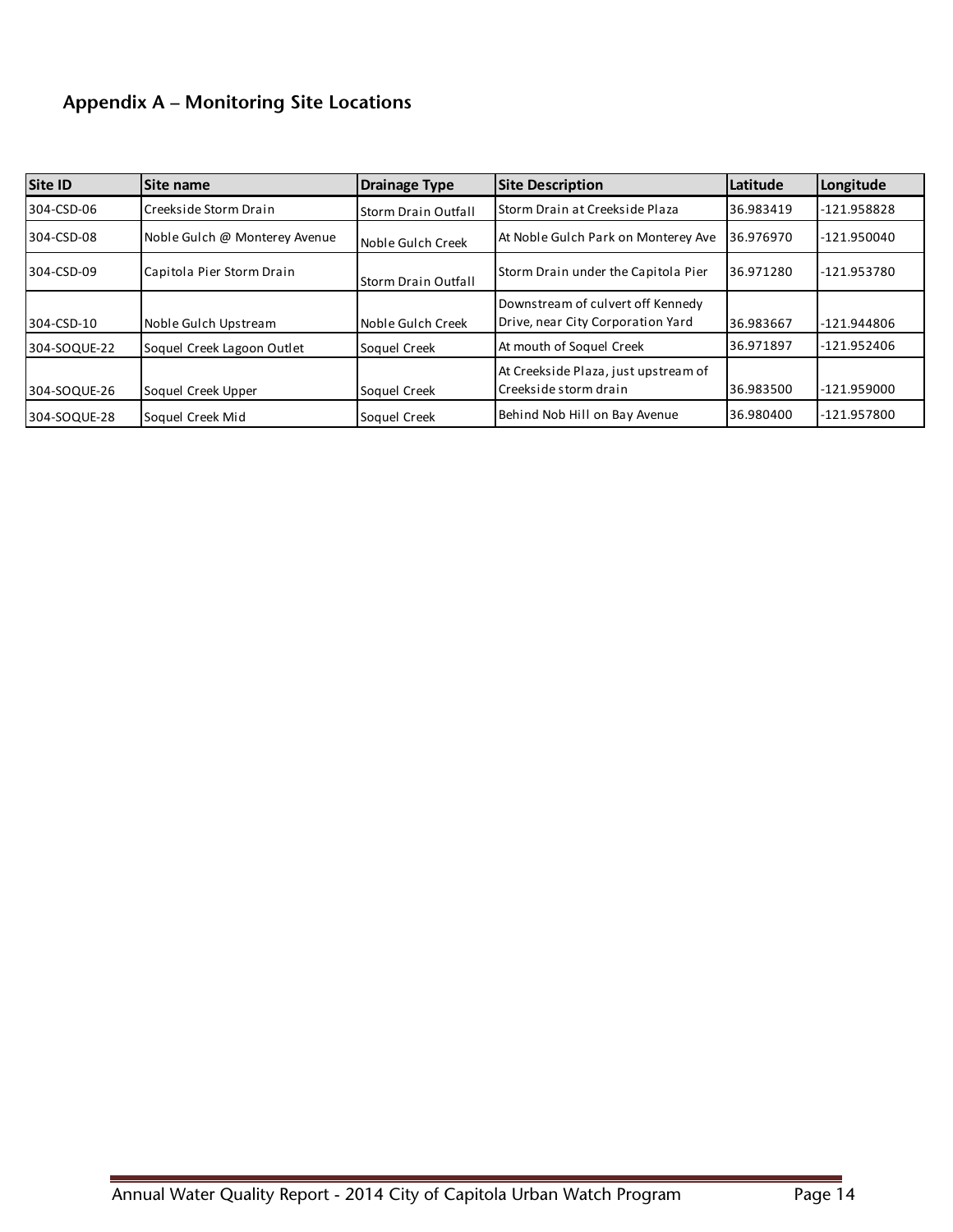### **Appendix B: Water Quality Objectives and Other Criteria**

Applicable WQOs for field-measured parameters are as follows:

| Analyte               | WQO or Attention Level   Averaging Period                      |                        | <b>Units</b> | Source of WQO/AL                                       |
|-----------------------|----------------------------------------------------------------|------------------------|--------------|--------------------------------------------------------|
| Air Temperature       | <b>NA</b>                                                      | <b>NA</b>              |              | <b>NA</b>                                              |
| Water Temperature     | Not Evaluated                                                  | Inst. Value            | °C           | CCRWQCB Basin Plan Objective for<br>Cold Water Habitat |
| Specific Conductivity | <b>NA</b>                                                      | <b>NA</b>              |              | <b>NA</b>                                              |
| <b>TDS</b>            | San Lorenzo @ Bear<br>Creek: 400 & @ Tait St.<br>Check Dam 250 | Annual Average<br>Mean | mg/L         | <b>CCRWQCB Basin Plan</b>                              |
| Salinity              | <b>NA</b>                                                      | <b>NA</b>              |              | <b>NA</b>                                              |
| Dissolved Oxygen      | >7                                                             | Inst. Value            | mg/L         | CCRWQCB Basin Plan Objective for<br>Cold Water Habitat |
| pH                    | $>7.0$ and $<8.5$                                              | Inst. Value            | pH units     | CCRWQCB Basin Plan Objective for<br>Cold Water Habitat |
| Turbidity             | Not Evaluated                                                  | Inst. Value            | <b>NTU</b>   | <b>CCRWQCB Basin Plan</b>                              |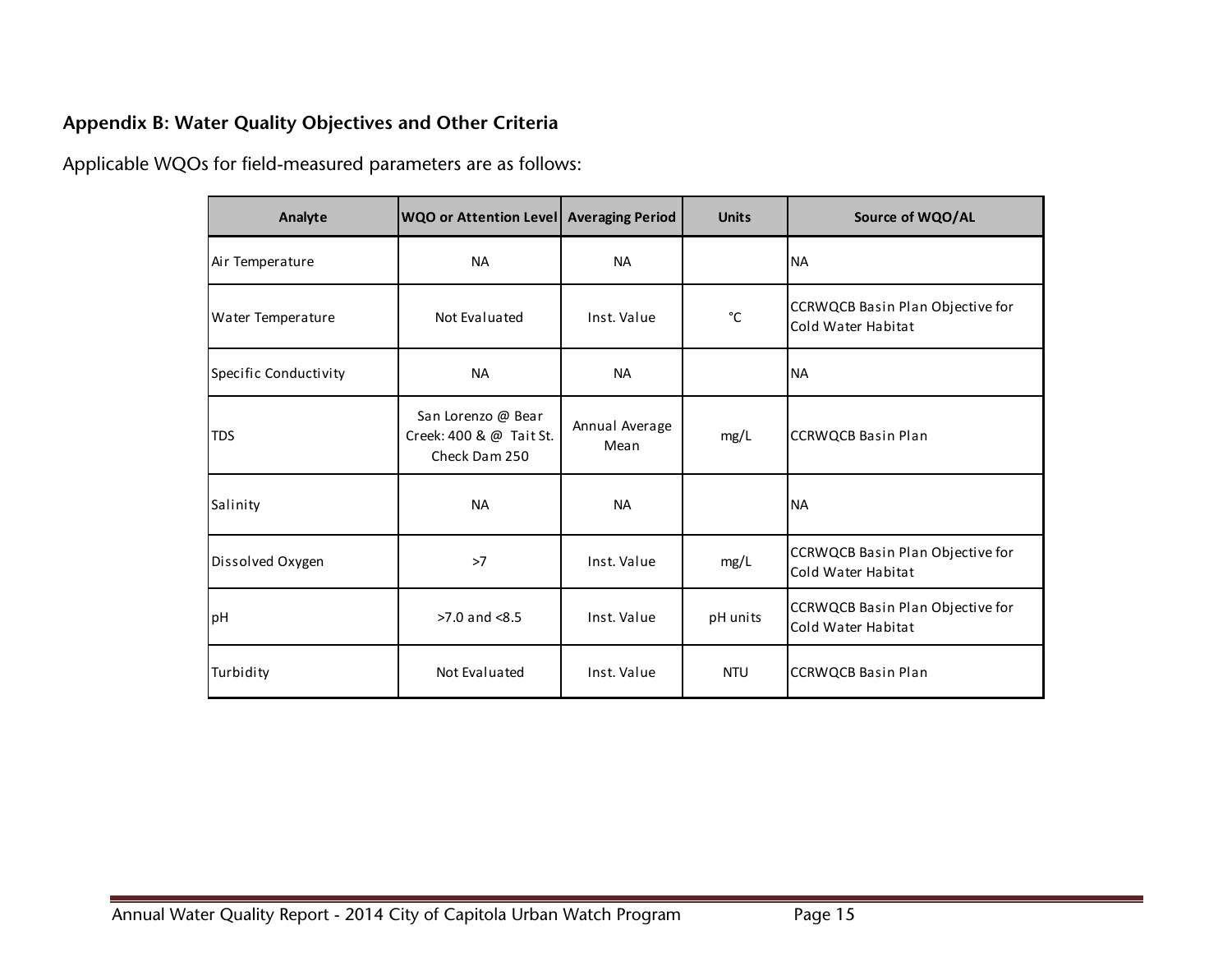Applicable WQOs and other criteria for laboratory-measured parameters are as follows:

| Analyte                    | WQO or Attention Level   Averaging Period |                        | <b>Units</b> | Source of WQO/AL                                                |
|----------------------------|-------------------------------------------|------------------------|--------------|-----------------------------------------------------------------|
| Nitrate ( $NO3$ -N)        | $<$ 10.0                                  | Inst. Value            | mg/L         | <b>CCRWQCB Basin Plan</b>                                       |
| Orthophosphate $(PO4-P)$   | < 0.12                                    | Inst. Value            | mg/L         | Former CCAMP Attention Level                                    |
| Ammonia (NH <sub>3</sub> ) | < 0.025                                   | Annual Average<br>Mean | mg/L         | <b>CCRWQCB Basin Plan</b>                                       |
| E.coli                     | 126                                       | Geo Mean/30 day        | MPN/100 mL   | USEPA 2012 Recreational WQ Criteria                             |
| Total Coliform*            | < 240                                     | Median/30 day          | MPN/100 mL   | SF Bay Region Basin Plan for Water<br><b>Contact Recreation</b> |
| Copper (Cu) **             | $30$                                      | Inst. Value            | $\mu$ g/L    | <b>CCRWQCB Basin Plan</b>                                       |

\* Total coliform: there is no applicable WQO in the CCRWQCB Basin Plan; for report purposes the neighboring SF Basin Plan is referenced.

\* Listed copper WQO pertains to hard water, with hardness of >100 mg/L CaCO3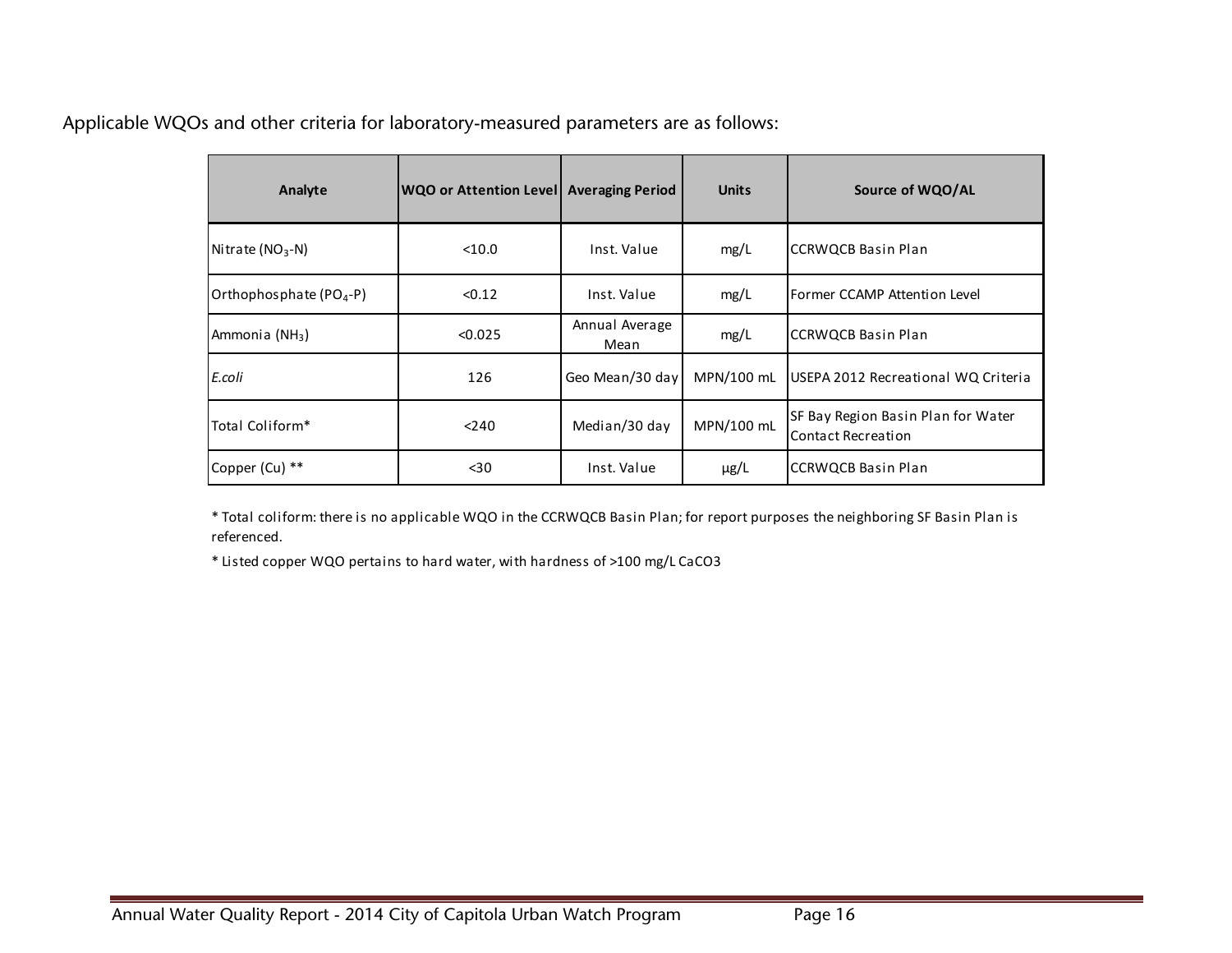#### **Appendix C – 2014 Field Observations and Measurements**

Appendix C provides the summary of field results for each parameter at each site. Results that exceed the applicable WQO or attention level are shaded in order to highlight these results. Not all tests were performed during every monitoring event (detergent tests were every other event, the Creekside Storm Drain site had measureable water during eight of fifteen events, and the Capitola Pier Storm Drain site had no flowing water during any events); these instances are listed as "NA" when the test was not performed or "NR" if the datum was not recorded.

| Date      | Air<br>Temperature | Water<br><b>Temperature</b> | <b>Specific</b><br>Conductivity | <b>TDS</b> | Salinity  | pH        | Turbidity  | <b>Flow</b><br>Depth | Wetted<br>Width | Trash |           | Sewage   Oil Sheen | Scum      | Detergent | Chlorine  | Odor      | Color     |
|-----------|--------------------|-----------------------------|---------------------------------|------------|-----------|-----------|------------|----------------------|-----------------|-------|-----------|--------------------|-----------|-----------|-----------|-----------|-----------|
|           | °c                 | °c                          | uS/cm                           | g/L        | ppt       |           | <b>NTU</b> | cm                   | cm              | T/F   | T/F       | T/F                | T/F       | ppm       | ppm       | T/F       | BCS#      |
| 6/13/2014 | 16.6               | <b>NA</b>                   | <b>NA</b>                       | <b>NA</b>  | <b>NA</b> | <b>NA</b> | <b>NA</b>  | <b>NA</b>            | <b>NA</b>       |       | <b>NA</b> | <b>NA</b>          | <b>NA</b> | <b>NA</b> | <b>NA</b> | <b>NA</b> | <b>NA</b> |
| 6/18/2014 | 16.2               | <b>NA</b>                   | <b>NA</b>                       | <b>NA</b>  | <b>NA</b> | <b>NA</b> | <b>NA</b>  | <b>NA</b>            | <b>NA</b>       | Е     | <b>NA</b> | <b>NA</b>          | <b>NA</b> | <b>NA</b> | <b>NA</b> | <b>NA</b> | <b>NA</b> |
| 7/2/2014  | 17.0               | <b>NA</b>                   | <b>NA</b>                       | <b>NA</b>  | <b>NA</b> | <b>NA</b> | 0.70       | 0.2                  | 6.5             | Е     |           |                    |           | < 0.2     | < 0.2     |           | 91        |
| 7/10/2014 | 17.1               | <b>NA</b>                   | <b>NA</b>                       | <b>NA</b>  | <b>NA</b> | <b>NA</b> | <b>NA</b>  | <b>NA</b>            | <b>NA</b>       | Е     | <b>NA</b> | <b>NA</b>          | <b>NA</b> | <b>NA</b> | <b>NA</b> | <b>NA</b> | <b>NA</b> |
| 7/15/2014 | 19.6               | <b>NA</b>                   | <b>NA</b>                       | <b>NA</b>  | <b>NA</b> | <b>NA</b> | <b>NA</b>  | <b>NA</b>            | <b>NA</b>       | Е     | <b>NA</b> | <b>NA</b>          | <b>NA</b> | <b>NA</b> | <b>NA</b> | <b>NA</b> | <b>NA</b> |
| 8/4/2014  | 16.8               | <b>NA</b>                   | <b>NA</b>                       | <b>NA</b>  | <b>NA</b> | <b>NA</b> | <b>NA</b>  | <b>NA</b>            | <b>NA</b>       | Е     | <b>NA</b> | <b>NA</b>          | <b>NA</b> | <b>NA</b> | <b>NA</b> | <b>NA</b> | <b>NA</b> |
| 8/12/2014 | 17.1               | 16.3                        | 809                             | 0.526      | 0.40      | 7.8       | 0.47       | 1.0                  | 6.0             |       | F         |                    |           | <b>NA</b> | < 0.2     |           | 91        |
| 8/20/2014 | 17.3               | 16.5                        | 521                             | 0.339      | 0.25      | 7.7       | 0.88       | 0.2                  | 6.0             | Е     | Е         |                    |           | < 0.1     | < 0.2     |           | 91        |
| 8/28/2014 | 18.7               | 16.5                        | 717                             | 0.466      | 0.35      | 7.4       | 0.44       | 0.1                  | 4.3             | Е     | Е         | ⊏                  |           | <b>NA</b> | < 0.2     |           | 97        |
| 9/2/2014  | 16.7               | 16.4                        | 608                             | 0.395      | 0.30      | 7.6       | 0.26       | 0.2                  | 11.0            | Е     | Е         | c                  |           | < 0.2     | < 0.2     |           | 93        |
| 9/10/2014 | 14.3               | 14.8                        | 698                             | 0.454      | 0.34      | 7.8       | 0.54       | 0.1                  | 6.0             | Е     | Е         |                    |           | <b>NA</b> | < 0.2     |           | 93        |
| 9/17/2014 | <b>NA</b>          | <b>NA</b>                   | <b>NA</b>                       | <b>NA</b>  | <b>NA</b> | <b>NA</b> | 0.40       | <b>NR</b>            | <b>NR</b>       | Е     | Е         |                    |           | <b>NA</b> | < 0.2     |           | 91        |
| 9/22/2014 | 17.9               | 17.0                        | 697                             | 0.453      | 0.34      | 7.6       | 0.36       | 0.1                  | 12.0            | Е     | Е         |                    |           | <b>NA</b> | < 0.2     |           | 93        |
| 9/30/2014 | 14.7               | 15.6                        | 699                             | 0.455      | 0.34      | 7.5       | 0.66       | 0.1                  | 6.5             | Е     |           |                    |           | < 0.1     | < 0.2     |           | 91        |
| 10/6/2014 | 16.6               | 15.0                        | 549                             | 0.357      | 0.27      | 7.3       | 0.83       | 0.2                  | 5.3             | Е     |           |                    |           | < 0.1     | < 0.2     |           | 91        |

#### **CSD-06: Creekside Storm Drain**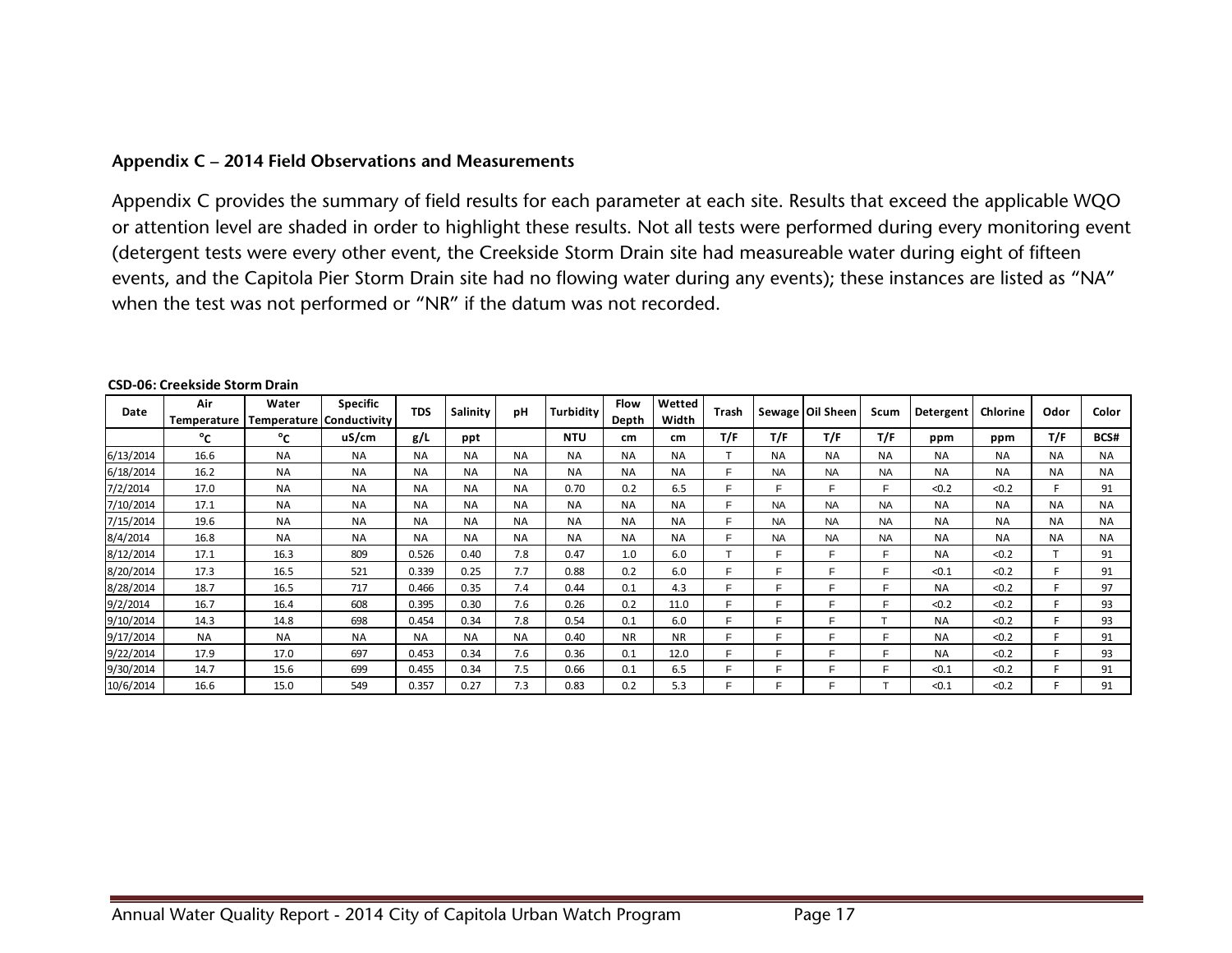| <b>CSD-08: Noble Gulch Creek at Monterey Avenue</b> |  |
|-----------------------------------------------------|--|
|-----------------------------------------------------|--|

| Date      | Air<br>Temperature | Water<br>Temperature | <b>Specific</b><br>Conductivity | <b>TDS</b> | Salinity | <b>Dissolved</b><br>Oxygen | pH  | Turbidity  | <b>Flow</b><br>Depth | Wetted<br>Width | Trash |     | Sewage   Oil Sheen | Scum | Detergent | Chlorine | Odor | Color |
|-----------|--------------------|----------------------|---------------------------------|------------|----------|----------------------------|-----|------------|----------------------|-----------------|-------|-----|--------------------|------|-----------|----------|------|-------|
|           | °c                 | °c                   | uS/cm                           | g/L        | ppt      | mg/L                       |     | <b>NTU</b> | cm                   | cm              | T/F   | T/F | T/F                | T/F  | ppm       | ppm      | T/F  | BCS#  |
| 6/13/2014 | 18.8               | 14.8                 | 605                             | 0.393      | 0.30     | 9.14                       | 7.6 | 2.87       | 1.0                  | 48.2            |       |     |                    | E.   | < 0.2     | < 0.2    |      | 93    |
| 6/18/2014 | 19.6               | 14.1                 | 603                             | 0.392      | 0.29     | 9.22                       | 7.5 | 3.09       | 0.6                  | 28.3            |       |     |                    |      | <b>NA</b> | < 0.2    |      | 93    |
| 7/2/2014  | 18.8               | 16.5                 | 591                             | 0.384      | 0.29     | 10.73                      | 7.6 | 2.48       | 0.7                  | 27.9            | E     |     | F                  | E    | < 0.2     | < 0.2    |      | 91    |
| 7/10/2014 | 18.0               | 16.2                 | 599                             | 0.389      | 0.29     | 10.05                      | 7.6 | 2.88       | 1.2                  | 43.0            |       |     |                    |      | < 0.2     | < 0.2    |      | 91    |
| 7/15/2014 | 19.9               | 16.9                 | 441                             | 0.287      | 0.21     | 6.59                       | 7.5 | 1.87       | 0.5                  | 33.7            |       |     | Е                  |      | < 0.2     | < 0.2    |      | 92    |
| 8/4/2014  | 17.5               | 16.7                 | 617                             | 0.401      | 0.30     | 5.19                       | 7.6 | 1.20       | 0.7                  | 33.4            |       |     | Е                  | E    | < 0.2     | < 0.2    |      | 93    |
| 8/12/2014 | 19.1               | 16.9                 | 624                             | 0.405      | 0.30     | 5.23                       | 7.5 | 0.98       | 2.0                  | 41.0            | E     |     | Е                  |      | <b>NA</b> | < 0.2    |      | 91    |
| 8/20/2014 | 20.0               | 17.6                 | 617                             | 0.401      | 0.30     | 4.72                       | 7.6 | 1.83       | 0.3                  | 2.8             | е     |     | ÷                  | Е    | < 0.2     | < 0.2    |      | 91    |
| 8/28/2014 | 20.4               | 17.2                 | 523                             | 0.340      | 0.25     | 5.03                       | 8.1 | 1.87       | 0.1                  | 23.0            | Е     |     | Е                  | ÷    | <b>NA</b> | < 0.2    |      | 91    |
| 9/2/2014  | 17.9               | 16.8                 | 599                             | 0.390      | 0.29     | 4.42                       | 7.6 | 1.34       | 1.0                  | 26.0            |       |     | Е                  |      | < 0.2     | < 0.2    |      | 93    |
| 9/10/2014 | 18.7               | 15.4                 | 589                             | 0.383      | 0.29     | 5.49                       | 7.4 | 1.09       | 0.5                  | 28.0            | E     |     | E                  |      | < 0.1     | < 0.2    |      | 91    |
| 9/17/2014 | 20.2               | 15.6                 | 360                             | 0.234      | 0.17     | 6.60                       | 7.6 | 1.03       | 1.0                  | 38.0            |       |     | F                  | ÷    | < 0.1     | < 0.2    |      | 91    |
| 9/22/2014 | 19.1               | 17.4                 | 599                             | 0.389      | 0.29     | 3.92                       | 7.4 | 1.14       | 1.0                  | 44.0            | E     |     | Е                  | E    | <b>NA</b> | < 0.2    |      | 93    |
| 9/30/2014 | 16.1               | 15.6                 | 454                             | 0.295      | 0.22     | 5.90                       | 7.3 | 1.75       | 1.0                  | 44.0            | E     |     | Е                  | E    | < 0.2     | < 0.2    |      | 91    |
| 10/6/2014 | 17.9               | 14.5                 | 294                             | 0.191      | 0.14     | 4.30                       | 7.3 | 1.95       | 3.5                  | 37.0            |       |     |                    |      | < 0.2     | < 0.2    |      | 91    |

#### **CSD-09: Capitola Pier Storm Drain**

| Date      | Air<br>Temperature | Water<br>Temperature   Conductivity | <b>Specific</b> | <b>TDS</b> | Salinity  | pH        | Turbidity  | Flow<br>Depth | Wetted<br>Width | Trash          |           | Sewage   Oil Sheen | Scum      | Detergent | Chlorine  | Odor      | Color     |
|-----------|--------------------|-------------------------------------|-----------------|------------|-----------|-----------|------------|---------------|-----------------|----------------|-----------|--------------------|-----------|-----------|-----------|-----------|-----------|
|           | °c                 | °c                                  | uS/cm           | g/L        | ppt       |           | <b>NTU</b> | cm            | cm              | T/F            | T/F       | T/F                | T/F       | ppm       | ppm       | T/F       | BCS#      |
| 6/13/2014 | 17.9               | <b>NA</b>                           | <b>NA</b>       | <b>NA</b>  | <b>NA</b> | <b>NA</b> | <b>NA</b>  | <b>NA</b>     | <b>NA</b>       |                | <b>NA</b> | <b>NA</b>          | <b>NA</b> | <b>NA</b> | <b>NA</b> | <b>NA</b> | <b>NA</b> |
| 6/18/2014 | 12.0               | <b>NA</b>                           | <b>NA</b>       | <b>NA</b>  | <b>NA</b> | <b>NA</b> | <b>NA</b>  | <b>NA</b>     | <b>NA</b>       | Е              | <b>NA</b> | <b>NA</b>          | <b>NA</b> | <b>NA</b> | <b>NA</b> | <b>NA</b> | <b>NA</b> |
| 7/2/2014  | 15.5               | <b>NA</b>                           | <b>NA</b>       | <b>NA</b>  | <b>NA</b> | <b>NA</b> | <b>NA</b>  | <b>NA</b>     | <b>NA</b>       | F.             | <b>NA</b> | <b>NA</b>          | <b>NA</b> | <b>NA</b> | <b>NA</b> | <b>NA</b> | <b>NA</b> |
| 7/10/2014 | 15.5               | <b>NA</b>                           | <b>NA</b>       | <b>NA</b>  | <b>NA</b> | <b>NA</b> | <b>NA</b>  | <b>NA</b>     | <b>NA</b>       | F              | <b>NA</b> | <b>NA</b>          | <b>NA</b> | <b>NA</b> | <b>NA</b> | <b>NA</b> | <b>NA</b> |
| 7/15/2014 | 19.2               | <b>NA</b>                           | <b>NA</b>       | <b>NA</b>  | <b>NA</b> | <b>NA</b> | <b>NA</b>  | <b>NA</b>     | <b>NA</b>       | $\mathbf \tau$ | <b>NA</b> | <b>NA</b>          | <b>NA</b> | <b>NA</b> | <b>NA</b> | <b>NA</b> | <b>NA</b> |
| 8/4/2014  | 16.8               | <b>NA</b>                           | <b>NA</b>       | <b>NA</b>  | <b>NA</b> | <b>NA</b> | <b>NA</b>  | <b>NA</b>     | <b>NA</b>       | F              | <b>NA</b> | <b>NA</b>          | <b>NA</b> | <b>NA</b> | <b>NA</b> | <b>NA</b> | <b>NA</b> |
| 8/12/2014 | 16.5               | <b>NA</b>                           | <b>NA</b>       | <b>NA</b>  | <b>NA</b> | <b>NA</b> | <b>NA</b>  | <b>NA</b>     | <b>NA</b>       |                | <b>NA</b> | <b>NA</b>          | <b>NA</b> | <b>NA</b> | <b>NA</b> | <b>NA</b> | <b>NA</b> |
| 8/20/2014 | 17.5               | <b>NA</b>                           | <b>NA</b>       | <b>NA</b>  | <b>NA</b> | <b>NA</b> | <b>NA</b>  | <b>NA</b>     | ΝA              |                | <b>NA</b> | <b>NA</b>          | <b>NA</b> | <b>NA</b> | <b>NA</b> | <b>NA</b> | <b>NA</b> |
| 8/28/2014 | 20.2               | <b>NA</b>                           | <b>NA</b>       | <b>NA</b>  | <b>NA</b> | <b>NA</b> | <b>NA</b>  | <b>NA</b>     | ΝA              |                | <b>NA</b> | <b>NA</b>          | <b>NA</b> | <b>NA</b> | <b>NA</b> | <b>NA</b> | <b>NA</b> |
| 9/2/2014  | 16.8               | <b>NA</b>                           | <b>NA</b>       | <b>NA</b>  | <b>NA</b> | <b>NA</b> | <b>NA</b>  | <b>NA</b>     | ΝA              |                | <b>NA</b> | <b>NA</b>          | <b>NA</b> | <b>NA</b> | <b>NA</b> | <b>NA</b> | <b>NA</b> |
| 9/10/2014 | 14.1               | <b>NA</b>                           | <b>NA</b>       | <b>NA</b>  | <b>NA</b> | <b>NA</b> | <b>NA</b>  | <b>NA</b>     | <b>NA</b>       |                | <b>NA</b> | <b>NA</b>          | <b>NA</b> | <b>NA</b> | <b>NA</b> | <b>NA</b> | <b>NA</b> |
| 9/17/2014 | 19.2               | <b>NA</b>                           | <b>NA</b>       | <b>NA</b>  | <b>NA</b> | <b>NA</b> | <b>NA</b>  | <b>NA</b>     | <b>NA</b>       |                | <b>NA</b> | <b>NA</b>          | <b>NA</b> | <b>NA</b> | <b>NA</b> | <b>NA</b> | <b>NA</b> |
| 9/22/2014 | 18.0               | <b>NA</b>                           | <b>NA</b>       | <b>NA</b>  | <b>NA</b> | <b>NA</b> | <b>NA</b>  | <b>NA</b>     | <b>NA</b>       | Е              | <b>NA</b> | <b>NA</b>          | <b>NA</b> | <b>NA</b> | <b>NA</b> | <b>NA</b> | <b>NA</b> |
| 9/30/2014 | 15.0               | <b>NA</b>                           | <b>NA</b>       | <b>NA</b>  | <b>NA</b> | <b>NA</b> | <b>NA</b>  | <b>NA</b>     | <b>NA</b>       |                | <b>NA</b> | <b>NA</b>          | <b>NA</b> | <b>NA</b> | <b>NA</b> | <b>NA</b> | <b>NA</b> |
| 10/6/2014 | 20.9               | <b>NA</b>                           | <b>NA</b>       | <b>NA</b>  | <b>NA</b> | <b>NA</b> | <b>NA</b>  | <b>NA</b>     | <b>NA</b>       |                | ΝA        | <b>NA</b>          | <b>NA</b> | <b>NA</b> | <b>NA</b> | <b>NA</b> | <b>NA</b> |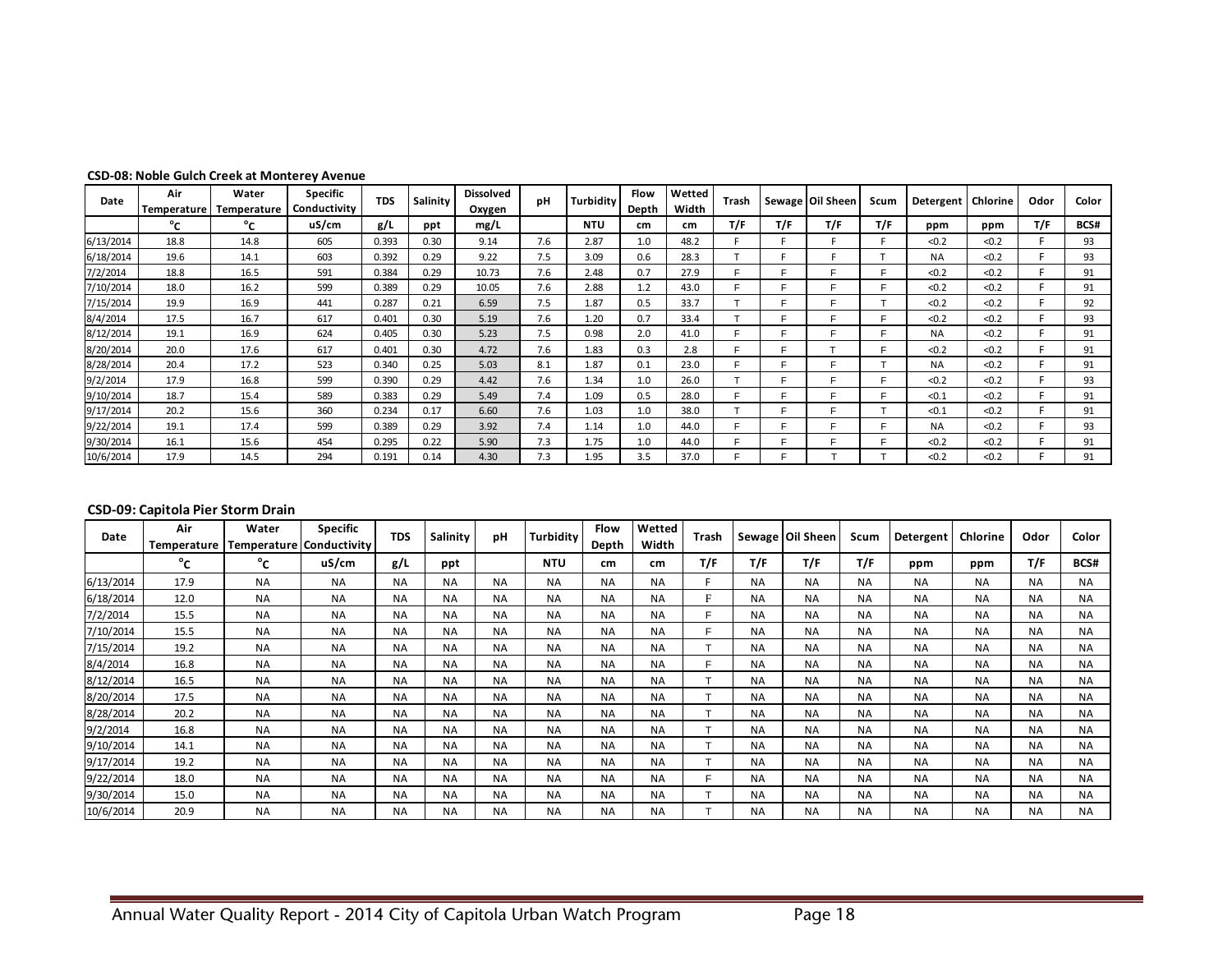| Date      | Air<br>Temperature | Water<br>Temperature | <b>Specific</b><br>Conductivity | <b>TDS</b> | Salinity | <b>Dissolved</b><br>Oxygen | pH   | Turbidity  | <b>Flow</b><br>Depth | Wetted<br>Width | Trash |     | Sewage   Oil Sheen | Scum | Detergent | Chlorine | Odor | Color |
|-----------|--------------------|----------------------|---------------------------------|------------|----------|----------------------------|------|------------|----------------------|-----------------|-------|-----|--------------------|------|-----------|----------|------|-------|
|           | °c                 | °c                   | uS/cm                           | g/L        | ppt      | mg/L                       |      | <b>NTU</b> | cm                   | cm              | T/F   | T/F | T/F                | T/F  | ppm       | ppm      | T/F  | BCS#  |
| 6/13/2014 | 18.0               | 13.7                 | 542                             | 0.352      | 0.26     | 9.57                       | 7.56 | 3.91       | 0.5                  | 195.1           |       |     |                    |      | < 0.1     | < 0.2    |      | 93    |
| 6/18/2014 | 19.3               | 13.4                 | 327                             | 0.212      | 0.16     | 8.96                       | 7.54 | 2.23       | 0.5                  | 182.0           |       |     |                    |      | <b>NA</b> | < 0.2    |      | 93    |
| 7/2/2014  | 18.1               | 15.0                 | 418                             | 0.272      | 0.20     | 10.24                      | 7.51 | 3.61       | 0.5                  | 184.0           |       |     |                    |      | < 0.1     | < 0.2    |      | 93    |
| 7/10/2014 | 17.0               | 15.4                 | 383                             | 0.249      | 0.18     | 7.02                       | 7.54 | 2.39       | 0.4                  | 174.0           |       |     | Е                  |      | < 0.2     | < 0.2    |      | 93    |
| 7/15/2014 | 18.5               | 15.8                 | 548                             | 0.356      | 0.27     | 6.74                       | 7.53 | 3.15       | 0.5                  | 183.0           |       |     |                    |      | < 0.2     | < 0.2    |      | 120   |
| 8/4/2014  | 16.9               | 15.9                 | 555                             | 0.361      | 0.27     | 1.73                       | 7.71 | 2.35       | 0.4                  | 183.0           |       |     | Е                  |      | < 0.2     | < 0.2    |      | 93    |
| 8/12/2014 | 18.3               | 16.2                 | 551                             | 0.358      | 0.27     | 7.26                       | 7.62 | 3.69       | 2.0                  | 183.0           |       |     |                    |      | <b>NA</b> | < 0.2    |      | 93    |
| 8/20/2014 | 18.4               | 15.9                 | 505                             | 0.328      | 0.25     | 7.61                       | 7.50 | 3.72       | 0.1                  | 183.0           |       |     | r.                 |      | < 0.2     | < 0.2    |      | 91    |
| 8/28/2014 | 19.6               | 16.9                 | 295                             | 0.192      | 0.14     | 7.58                       | 8.17 | 4.74       | 0.1                  | 183.0           |       |     | Е                  |      | <b>NA</b> | < 0.2    |      | 91    |
| 9/2/2014  | 17.9               | 16.3                 | 559                             | 0.363      | 0.27     | 5.19                       | 7.60 | 4.00       | 0.5                  | 183.0           |       |     | Е                  | е    | < 0.2     | < 0.2    |      | 93    |
| 9/10/2014 | 15.3               | 15.3                 | 558                             | 0.363      | 0.27     | 5.02                       | 7.24 | 3.64       | 0.3                  | 170.0           |       |     | Е                  | Е    | < 0.2     | < 0.2    |      | 91    |
| 9/17/2014 | 19.5               | 16.1                 | 293                             | 0.190      | 0.14     | <b>NA</b>                  | 7.70 | 4.25       | 0.2                  | 172.0           |       |     | Е                  |      | < 0.2     | < 0.2    |      | 97    |
| 9/22/2014 | 18.6               | 16.7                 | 558                             | 0.363      | 0.27     | 3.99                       | 7.48 | 3.40       | 0.4                  | 147.0           |       |     |                    |      | <b>NA</b> | < 0.2    |      | 93    |
| 9/30/2014 | 14.5               | 15.5                 | 523                             | 0.340      | 0.25     | <b>NR</b>                  | 7.23 | 5.18       | 0.2                  | 175.0           |       |     |                    |      | < 0.1     | < 0.2    |      | 96    |
| 10/6/2014 | 18.4               | 15.3                 | 313                             | 0.203      | 0.15     | 5.93                       | 7.36 | 2.43       | 0.3                  | 175.0           |       |     |                    |      | < 0.1     | < 0.2    |      | 91    |

#### **CSD-10: Noble Gulch Creek Upper**

#### **SOQUE-22: Soquel Creek Lagoon**

| Date      | Air<br>Temperature l | Water<br>Temperature | <b>Specific</b><br>Conductivity | <b>TDS</b> | Salinity | <b>Dissolved</b><br>Oxygen | pH  | Turbidity  | <b>Flow</b><br>depth | Wetted<br>Width | Trash | Sewage | Oil<br>Sheen | Scum | Chlorine | Odor | Color |
|-----------|----------------------|----------------------|---------------------------------|------------|----------|----------------------------|-----|------------|----------------------|-----------------|-------|--------|--------------|------|----------|------|-------|
|           | °∩                   | °c                   | uS/cm                           | g/L        | ppt      | mg/L                       |     | <b>NTU</b> | cm                   | cm              | T/F   | T/F    | T/F          | T/F  | ppm      | T/F  | BCS#  |
| 6/13/2014 | 21.3                 | 20.3                 | 1237                            | 0.804      | 0.62     | 7.71                       | 7.6 | 2.53       | <b>NA</b>            | <b>NA</b>       |       |        |              | F    | < 0.2    |      | 91    |
| 6/18/2014 | 15.1                 | 20.0                 | 1266                            | 0.823      | 0.63     | 6.75                       | 6.9 | 1.45       | <b>NA</b>            | <b>NA</b>       |       |        |              |      | < 0.2    |      | 93    |
| 7/2/2014  | 16.9                 | 21.9                 | 1153                            | 0.749      | 0.57     | 8.50                       | 7.2 | 2.37       | <b>NA</b>            | <b>NA</b>       |       |        |              | Е    | < 0.2    |      | 91    |
| 7/10/2014 | 18.7                 | 22.0                 | 1180                            | 0.767      | 0.59     | 9.13                       | 7.8 | 1.58       | <b>NA</b>            | <b>NA</b>       |       | Е      |              |      | < 0.2    |      | 91    |
| 7/15/2014 | 19.7                 | 21.6                 | 1129                            | 0.734      | 0.56     | 8.48                       | 7.6 | 1.20       | <b>NA</b>            | <b>NA</b>       |       | Е      |              |      | < 0.2    |      | 92    |
| 8/4/2014  | 17.3                 | 22.0                 | 1110                            | 0.722      | 0.55     | 5.63                       | 7.9 | 0.77       | <b>NA</b>            | <b>NA</b>       |       |        |              |      | < 0.2    |      | 93    |
| 8/12/2014 | 21.5                 | 22.1                 | 1135                            | 0.737      | 0.56     | 7.39                       | 7.8 | 1.21       | <b>NA</b>            | <b>NA</b>       |       |        |              |      | < 0.2    |      | 93    |
| 8/20/2014 | 18.3                 | 21.6                 | 1179                            | 0.766      | 0.59     | 6.08                       | 7.5 | 0.87       | <b>NA</b>            | <b>NA</b>       |       | Е      |              | E    | < 0.2    |      | 92    |
| 8/28/2014 | 20.0                 | 22.3                 | 895                             | 0.582      | 0.44     | 9.68                       | 8.2 | 1.83       | <b>NA</b>            | <b>NA</b>       |       | E      |              | E    | < 0.2    |      | 97    |
| 9/2/2014  | 16.8                 | 21.9                 | 1197                            | 0.778      | 0.60     | 6.85                       | 7.6 | 1.26       | <b>NA</b>            | <b>NA</b>       |       | F      |              | F    | < 0.2    |      | 93    |
| 9/10/2014 | 14.4                 | 19.8                 | 1207                            | 0.785      | 0.60     | 7.07                       | 7.2 | 1.30       | <b>NA</b>            | <b>NA</b>       |       | F      | Е            |      | < 0.2    |      | 91    |
| 9/17/2014 | 20.6                 | 19.1                 | 1260                            | 0.819      | 0.63     | 7.88                       | 7.6 | 1.63       | <b>NA</b>            | <b>NA</b>       |       | Е      | Е            | Е    | < 0.2    |      | 91    |
| 9/22/2014 | 18.5                 | 21.0                 | 1195                            | 0.777      | 0.60     | 4.79                       | 7.5 | 2.38       | <b>NA</b>            | <b>NA</b>       |       | E      |              |      | < 0.2    |      | 48    |
| 9/30/2014 | 15.8                 | 19.1                 | 785                             | 0.510      | 0.39     | 2.83                       | 7.3 | 6.90       | <b>NA</b>            | <b>NA</b>       |       | E      |              |      | < 0.2    |      | 55    |
| 10/6/2014 | 17.4                 | 18.8                 | 609                             | 0.396      | 0.30     | 5.58                       | 6.5 | 5.41       | <b>NA</b>            | <b>NA</b>       |       | F      |              |      | < 0.2    |      | 48    |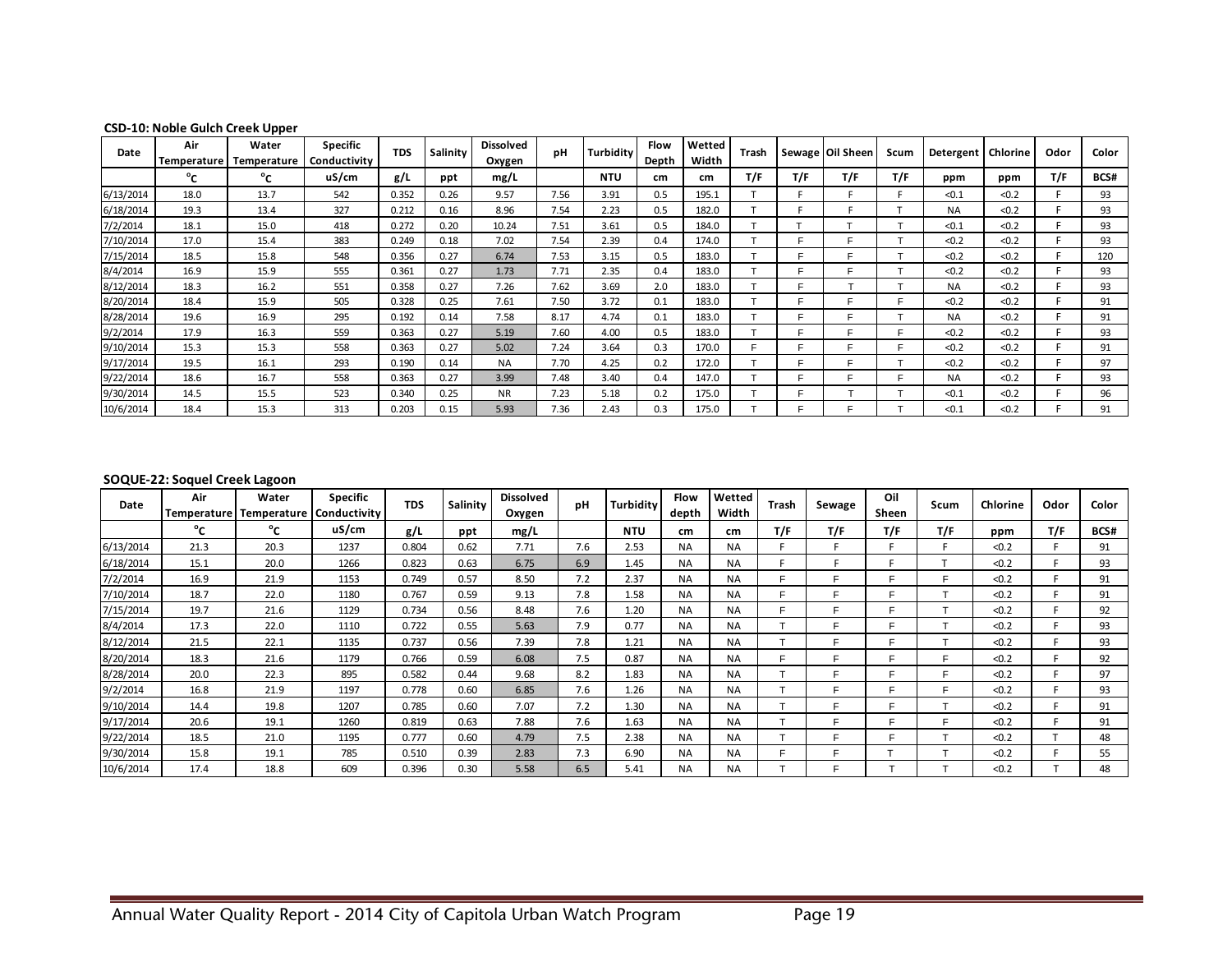| SOQUE-26: Soquel Creek Upper |  |
|------------------------------|--|
|------------------------------|--|

| Date      | Air<br><b>Temperature</b> | Water<br>Temperature | <b>Specific</b><br>Conductivity | <b>TDS</b> | Salinity | <b>Dissolved</b><br>Oxygen | рH  | Turbidity  | Flow<br>depth | Wetted<br>Width | Trash | Sewage | Oil<br>Sheen | Scum | Chlorine | Odor | Color |
|-----------|---------------------------|----------------------|---------------------------------|------------|----------|----------------------------|-----|------------|---------------|-----------------|-------|--------|--------------|------|----------|------|-------|
|           | °c                        | °∩                   | uS/cm                           | g/L        | ppt      | mg/L                       |     | <b>NTU</b> | cm            | cm              | T/F   | T/F    | T/F          | T/F  | ppm      | T/F  | BCS#  |
| 6/13/2014 | 16.6                      | 16.3                 | 805                             | 0.523      | 0.40     | 9.26                       | 7.4 | 2.35       | 19.8          | 1167.4          |       |        |              | Е    | < 0.2    |      | 93    |
| 6/18/2014 | 16.2                      | 15.6                 | 615                             | 0.399      | 0.30     | 8.69                       | 7.4 | 1.88       | 15.5          | 1105.0          |       |        |              |      | < 0.2    |      | 93    |
| 7/2/2014  | 15.6                      | 16.7                 | 770                             | 0.501      | 0.38     | 10.31                      | 7.5 | 2.45       | 14.2          | 1081.2          | Е     | Е      |              | F    | < 0.2    |      | 91    |
| 7/10/2014 | 17.1                      | 16.8                 | 754                             | 0.490      | 0.37     | 8.67                       | 7.5 | 1.03       | 16.0          | 1089.0          |       | E      |              | Е    | < 0.2    |      | 91    |
| 7/15/2014 | 19.6                      | 17.4                 | 752                             | 0.489      | 0.37     | 6.63                       | 7.6 | 1.29       | 14.0          | 1130.0          |       | Е      |              | Е    | < 0.2    |      | 92    |
| 8/4/2014  | 16.8                      | 16.7                 | 564                             | 0.367      | 0.27     | 6.63                       | 7.1 | 2.17       | 11.0          | 980.0           |       | Е      |              | Е    | < 0.2    |      | 93    |
| 8/12/2014 | 17.1                      | 16.9                 | 747                             | 0.485      | 0.37     | 5.20                       | 7.6 | 1.39       | 10.8          | 946.0           |       | E      |              | Е    | < 0.2    |      | 91    |
| 8/20/2014 | 17.3                      | 17.2                 | 731                             | 0.475      | 0.36     | 6.02                       | 7.0 | 7.57       | 15.9          | 998.0           | Е     | F      |              |      | < 0.2    |      | 92    |
| 8/28/2014 | 18.7                      | 17.2                 | 738                             | 0.480      | 0.36     | 4.67                       | 7.1 | 3.35       | 11.0          | 945.0           | Е     | F      |              | F.   | < 0.2    |      | 91    |
| 9/2/2014  | 16.7                      | 16.9                 | 413                             | 0.268      | 0.20     | 4.66                       | 7.2 | 11.40      | 9.5           | 930.0           | Ŧ     | E      |              | F    | < 0.2    |      | 93    |
| 9/10/2014 | 14.3                      | 14.8                 | 209                             | 0.136      | 0.10     | 5.49                       | 7.4 | 0.93       | 12.5          | 945.0           | E     | F      |              | F    | < 0.2    |      | 93    |
| 9/17/2014 | 18.7                      | 14.5                 | 733                             | 0.476      | 0.36     | 4.31                       | 7.2 | 1.07       | 11.2          | 935.0           | Е     | F      |              | Е    | < 0.2    |      | 91    |
| 9/22/2014 | 17.9                      | 15.5                 | 767                             | 0.499      | 0.38     | 7.23                       | 7.5 | 0.59       | 15.5          | 1135.0          | Ŧ     | F.     |              | Е    | < 0.2    |      | 93    |
| 9/30/2014 | 14.7                      | 15.7                 | 728                             | 0.473      | 0.36     | 6.33                       | 7.2 | 0.77       | 18.5          | 1126.0          | Ŧ     | E      |              | E    | < 0.2    |      | 91    |
| 10/6/2014 | 16.6                      | 14.5                 | 386                             | 0.251      | 0.19     | 4.33                       | 6.5 | 0.99       | 15.5          | 1010.0          |       | F      |              | F    | < 0.2    |      | 91    |

#### **SOQUE-28: Soquel Creek Mid**

| Date      | Air<br>Temperature | Water<br>Temperature | <b>Specific</b><br>Conductivity | <b>TDS</b> | <b>Salinity</b> | <b>Dissolved</b><br>Oxygen | pH  | <b>Turbidity</b> | <b>Flow</b><br>depth | Wetted<br>Width | Trash | Sewage | Oil<br>Sheen | Scum           | Chlorine | Odor | Color |
|-----------|--------------------|----------------------|---------------------------------|------------|-----------------|----------------------------|-----|------------------|----------------------|-----------------|-------|--------|--------------|----------------|----------|------|-------|
|           | °c                 | °∩                   | uS/cm                           | g/L        | ppt             | mg/L                       |     | <b>NTU</b>       | cm                   | cm.             | T/F   | T/F    | T/F          | T/F            | ppm      | T/F  | BCS#  |
| 6/13/2014 | 19.2               | 16.5                 | 812                             | 0.528      | 0.40            | 8.28                       | 7.5 | 1.74             | 38.0                 | 1301.5          |       |        | Е            | Е              | < 0.2    |      | 93    |
| 6/18/2014 | 15.8               | 16.1                 | 778                             | 0.506      | 0.38            | 7.53                       | 7.5 | 1.81             | <b>NR</b>            | <b>NR</b>       |       |        |              |                | < 0.2    |      | 93    |
| 7/2/2014  | 17.2               | 16.6                 | 770                             | 0.500      | 0.38            | 8.40                       | 7.5 | 1.10             | 40.4                 | 1293.0          |       |        |              |                | < 0.2    |      | 91    |
| 7/10/2014 | 16.2               | 16.6                 | 760                             | 0.494      | 0.37            | 5.58                       | 7.0 | 1.54             | 41.0                 | 1334.0          |       |        | Е            |                | < 0.2    |      | 93    |
| 7/15/2014 | 20.0               | 17.2                 | 765                             | 0.497      | 0.38            | 5.76                       | 7.5 | 1.14             | 41.5                 | 1320.0          |       | E      | E            |                | < 0.2    |      | 92    |
| 8/4/2014  | 15.8               | 17.0                 | 540                             | 0.351      | 0.26            | 4.12                       | 7.0 | 1.42             | 33.6                 | 1332.0          |       |        |              |                | < 0.2    |      | 93    |
| 8/12/2014 | 19.1               | 17.3                 | 764                             | 0.497      | 0.38            | 3.89                       | 7.6 | 1.51             | 31.2                 | 1341.0          |       | F      | F            | F              | < 0.2    |      | 93    |
| 8/20/2014 | 16.3               | 17.2                 | 765                             | 0.497      | 0.38            | 4.95                       | 7.4 | 1.56             | 41.1                 | 1318.0          |       | F      | F            | T              | < 0.2    |      | 92    |
| 8/28/2014 | 20.2               | 17.7                 | 491                             | 0.319      | 0.24            | 3.60                       | 6.3 | 2.98             | 35.0                 | 1335.0          | Е     | F      |              |                | < 0.2    |      | 92    |
| 9/2/2014  | 17.0               | 17.1                 | 774                             | 0.503      | 0.38            | 3.09                       | 7.3 | 1.98             | 37.0                 | 1330.0          |       | E      |              | F              | < 0.2    |      | 93    |
| 9/10/2014 | 18.0               | 16.0                 | 750                             | 0.487      | 0.37            | 4.68                       | 7.4 | 2.61             | 29.0                 | 1400.0          |       |        | Ë            | Ŧ              | < 0.2    |      | 93    |
| 9/17/2014 | 18.0               | 15.3                 | 782                             | 0.508      | 0.38            | 3.27                       | 7.1 | 2.05             | 38.0                 | 1255.0          |       |        | Ë            | F              | < 0.2    |      | 92    |
| 9/22/2014 | 18.2               | 17.5                 | 852                             | 0.554      | 0.42            | 6.44                       | 7.4 | 0.87             | 39.0                 | 1330.0          |       | E      | Е            | $\mathbf \tau$ | < 0.2    |      | 93    |
| 9/30/2014 | 13.9               | 16.1                 | 735                             | 0.478      | 0.36            | 4.59                       | 7.1 | 0.99             | 24.3                 | 1325.0          |       | E      |              | Е              | < 0.2    |      | 120   |
| 10/6/2014 | 18.9               | 16.8                 | 756                             | 0.491      | 0.37            | 4.53                       | 7.2 | 2.27             | 30.5                 | 1310.0          |       |        |              |                | < 0.2    |      | 97    |